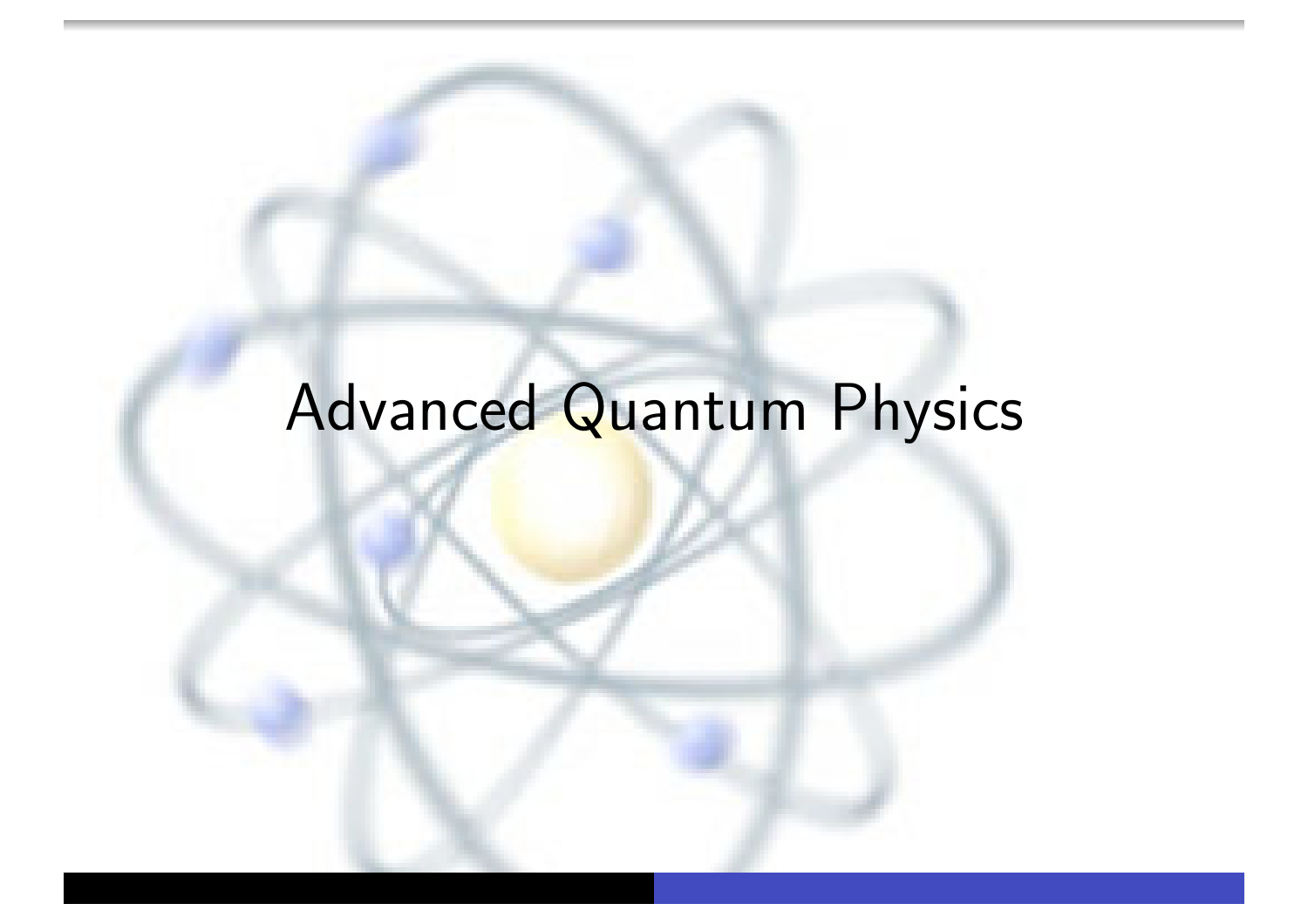### Aim of the course

Building upon the foundations of wave mechanics, this course will introduce and develop the broad field of quantum physics including:

- **•** Quantum mechanics of point particles
- **•** Approximation methods
- **•** Basic foundations of atomic, molecular, and solid state physics
- **•** Basic elements of quantum field theory
- **•** Scattering theory
- **•** Relativistic quantum mechanics

Although these topics underpin a variety of subject areas from high energy, quantum condensed matter, and ultracold atomic physics to quantum optics and quantum information processing, our focus is on development of basic conceptual principles and technical fluency.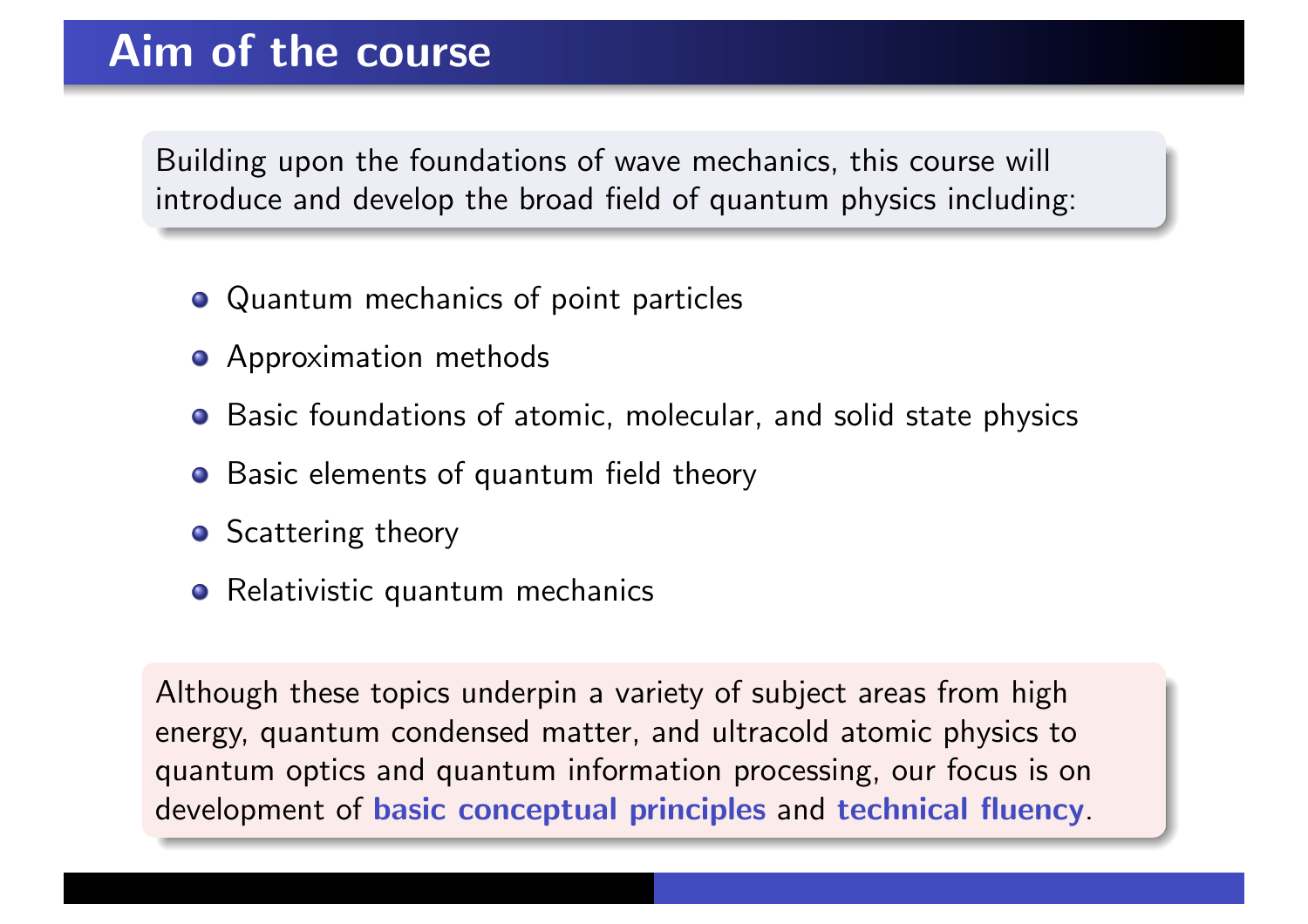This course will assume (a degree of) familiarity with course material from NST IB Quantum Physics (or equivalent):

- **•** Failure of classical physics
- Wave-particle duality, and the uncertainty principle
- **O** The Schrödinger equation
- Wave mechanics of unbound particles
- Wave mechanics of bound particles
- **O** Operator methods
- Quantum mechanics in three dimensions
- **•** Spin and identical particles

Since this material is pivotal to further developments, we will begin by revisiting some material from the Part IB course.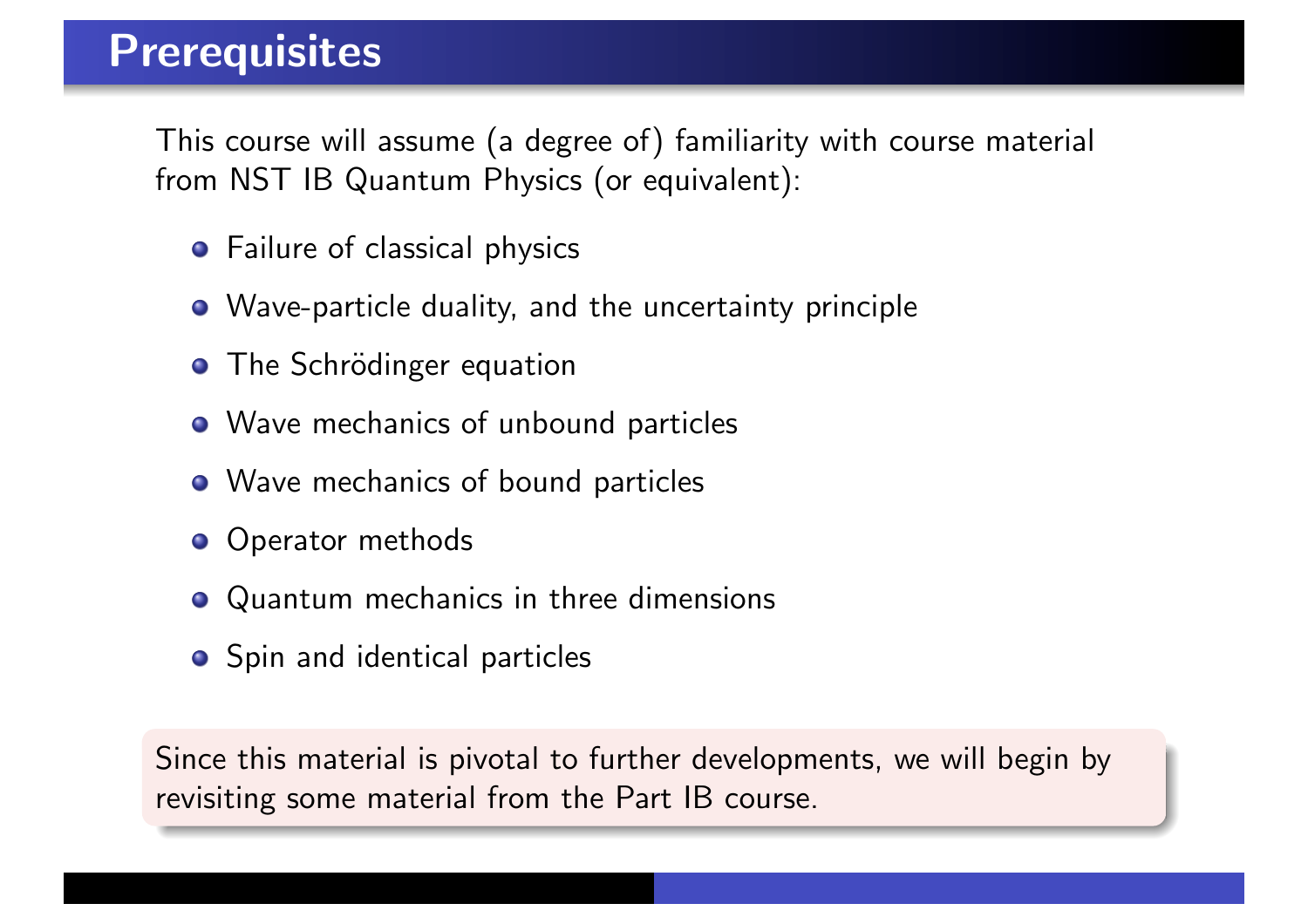Quantum physics is an inherently mathematical subject  $-$  it is therefore inevitable that the course will lean upon some challenging concepts from mathematics:

*e.g. operator methods, elements of Sturm-Liouville theory (eigenfunction equations, etc,), variational methods (Euler-Lagrange equations and Lagrangian methods – a bit), Green functions (a very little bit – sorry), Fourier analysis, etc.*

Fortunately/unfortunately<sup>∗</sup> (∗delete as appropriate) such mathematical principles remain an integral part of the subject and seem unavoidable.

Since there has been a change of lecturer, a change of style, and partially a change of material, I would welcome feedback on accessibility of the more mathematical parts of the course!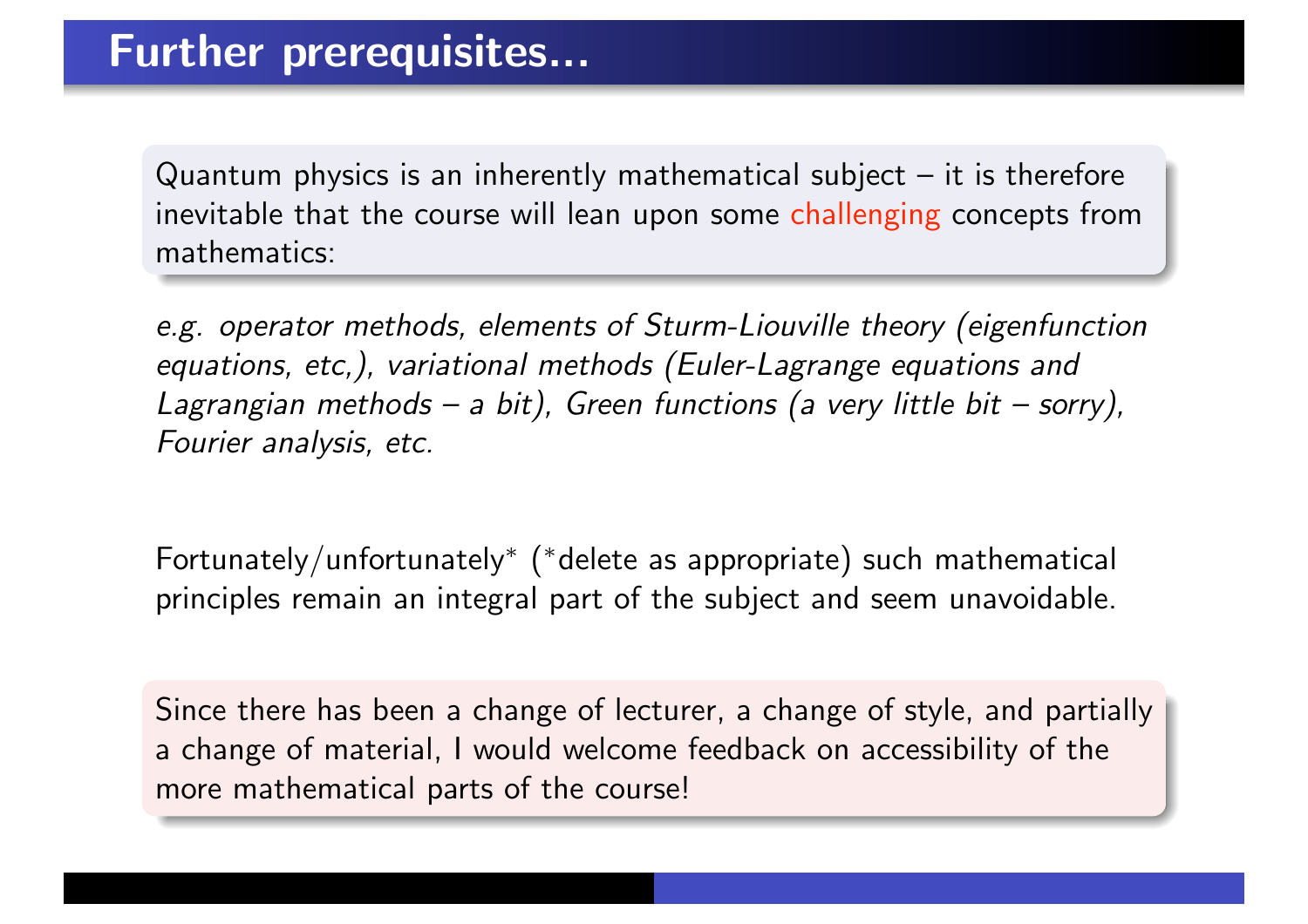### Synopsis: (mostly revision) Lectures 1-4ish

#### **1 Foundations of quantum physics:**

Historical background; wave mechanics to Schrödinger equation.

#### <sup>2</sup> Quantum mechanics in one dimension:

Unbound particles: potential step, barriers and tunneling; bound states: rectangular well,  $\delta$ -function well; Kronig-Penney model.

#### <sup>3</sup> Operator methods:

Uncertainty principle; time evolution operator; Ehrenfest's theorem; symmetries in quantum mechanics; Heisenberg representation; quantum harmonic oscillator; coherent states.

#### <sup>4</sup> Quantum mechanics in more than one dimension:

Rigid rotor; angular momentum; raising and lowering operators; representations; central potential; atomic hydrogen.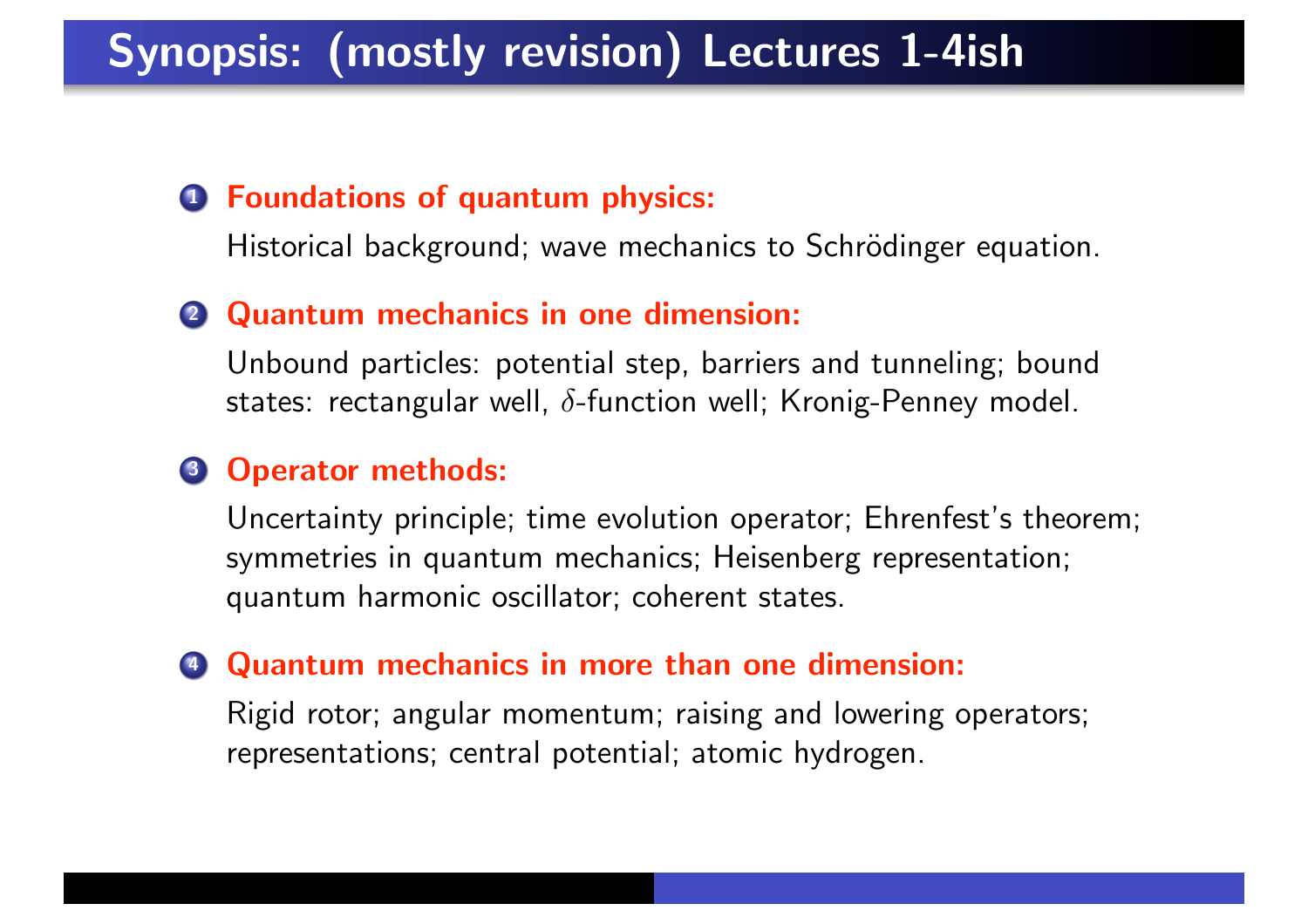#### <sup>5</sup> Charged particle in an electromagnetic field:

Classical and quantum mechanics of particle in a field; normal Zeeman effect; gauge invariance and the Aharonov-Bohm effect; Landau levels.

#### <sup>6</sup> Spin:

Stern-Gerlach experiment; spinors, spin operators and Pauli matrices; spin precession in a magnetic field; parametric resonance; addition of angular momenta.

#### **2 Time-independent perturbation theory:**

Perturbation series; first and second order expansion; degenerate perturbation theory; Stark effect; nearly free electron model.

#### 8 Variational and WKB method:

Variational method: ground state energy and eigenfunctions; application to helium; Semiclassics and the WKB method.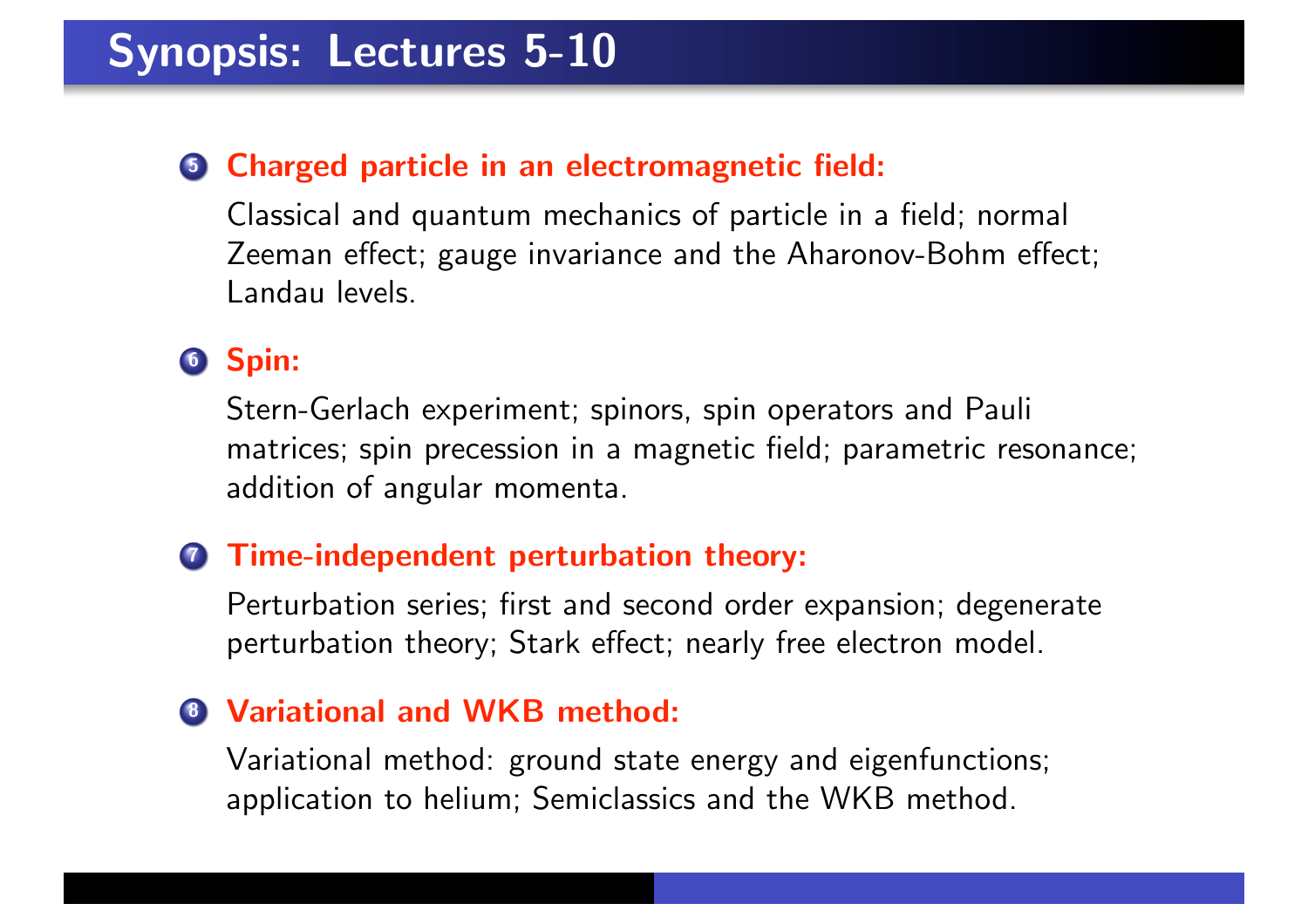#### <sup>9</sup> Identical particles:

Particle indistinguishability and quantum statistics; space and spin wavefunctions; consequences of particle statistics; ideal quantum gases; degeneracy pressure in neutron stars; Bose-Einstein condensation in ultracold atomic gases.

#### <sup>10</sup> Atomic structure:

Relativistic corrections – spin-orbit coupling; Darwin structure; Lamb shift; hyperfine structure. Multi-electron atoms; Helium; Hartree approximation and beyond; Hund's rule; periodic table; coupling schemes LS and jj; atomic spectra; Zeeman effect.

#### **41 Molecular structure:**

Born-Oppenheimer approximation;  $H_2^+$  ion;  $H_2$  molecule; ionic and covalent bonding; solids; molecular spectra; rotation and vibrational transitions.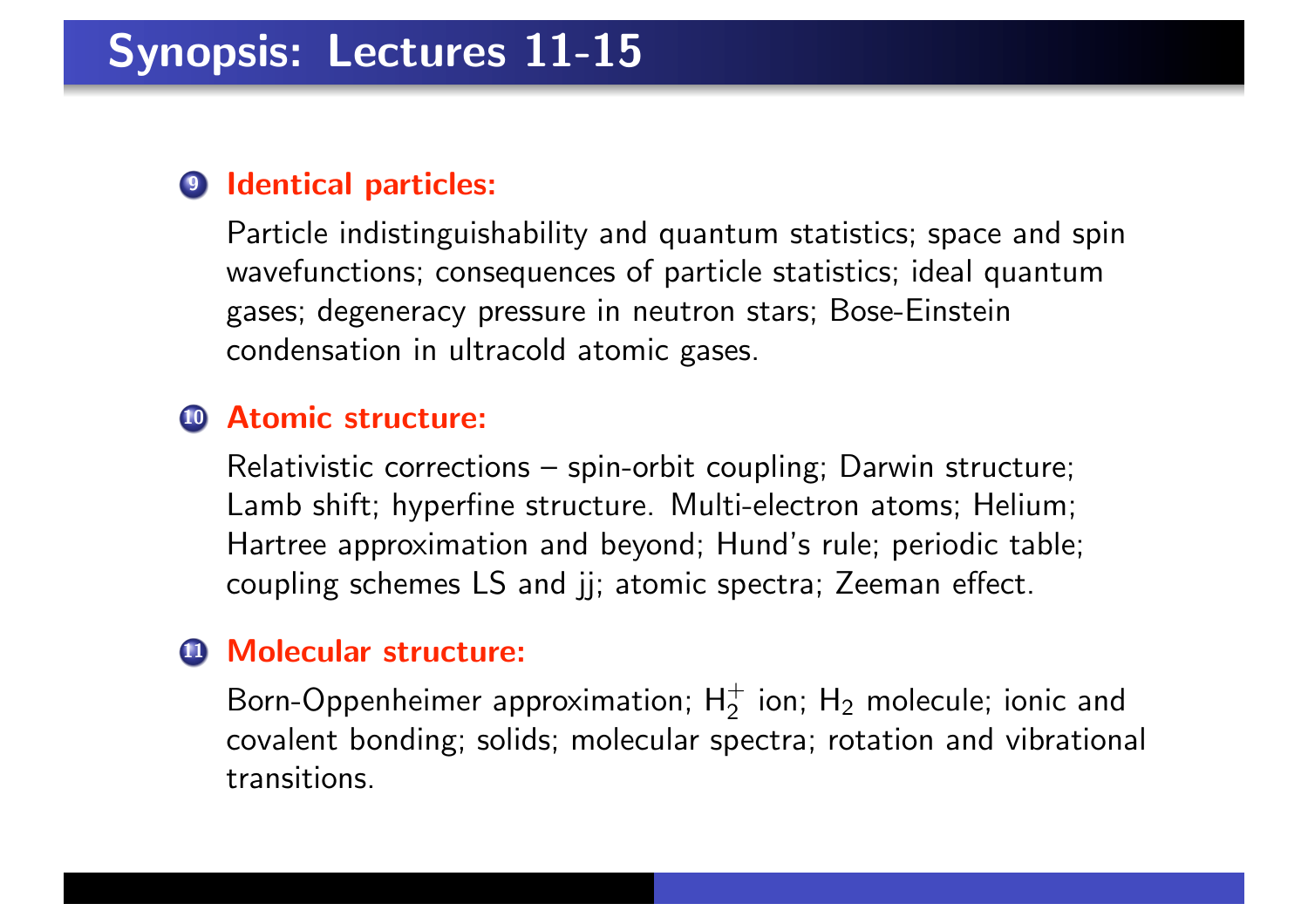#### <sup>12</sup> Field theory: from phonons to photons:

From particles to fields: classical field theory of harmonic atomic chain; quantization of atomic chain; phonons. Classical theory of the EM field; waveguide; quantization of the EM field and photons.

#### <sup>13</sup> Time-dependent perturbation theory:

Rabi oscillations in two level systems; perturbation series; sudden approximation; harmonic perturbations and Fermi's Golden rule.

#### **Radiative transitions:**

Light-matter interaction; spontaneous emission; absorption and stimulated emission; Einstein's A and B coefficents; dipole approximation; selection rules; †lasers.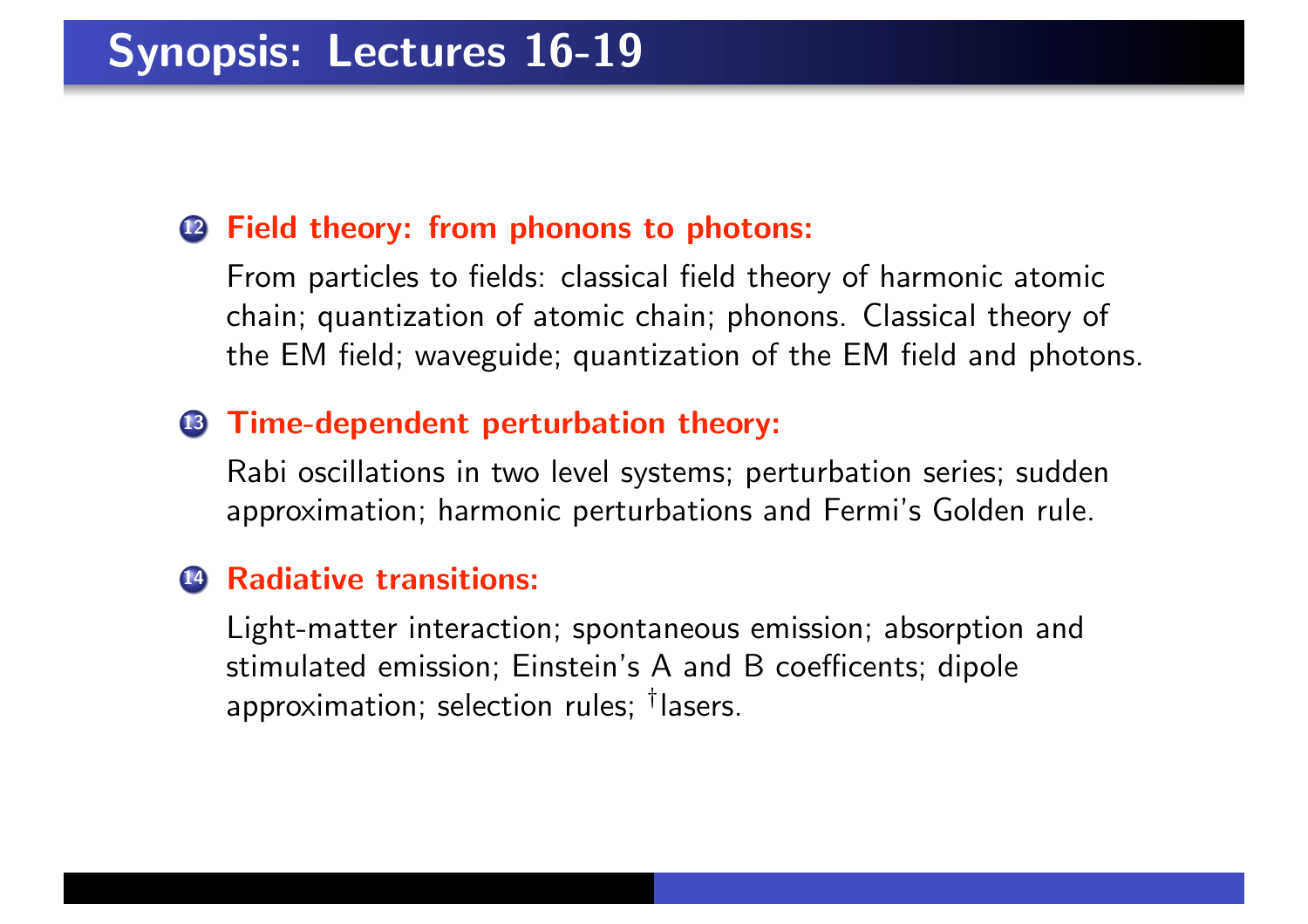#### **15 Scattering theory**

Elastic and inelastic scattering; method of particle waves; Born approximation; scattering of identical particles.

#### <sup>16</sup> Relativistic quantum mechanics:

Klein-Gordon equation; Dirac equation; relativistic covariance and spin; free relativistic particles and the Klein paradox; antiparticles; coupling to EM field: minimal coupling and the connection to non-relativistic quantum mechanics; †field quantization.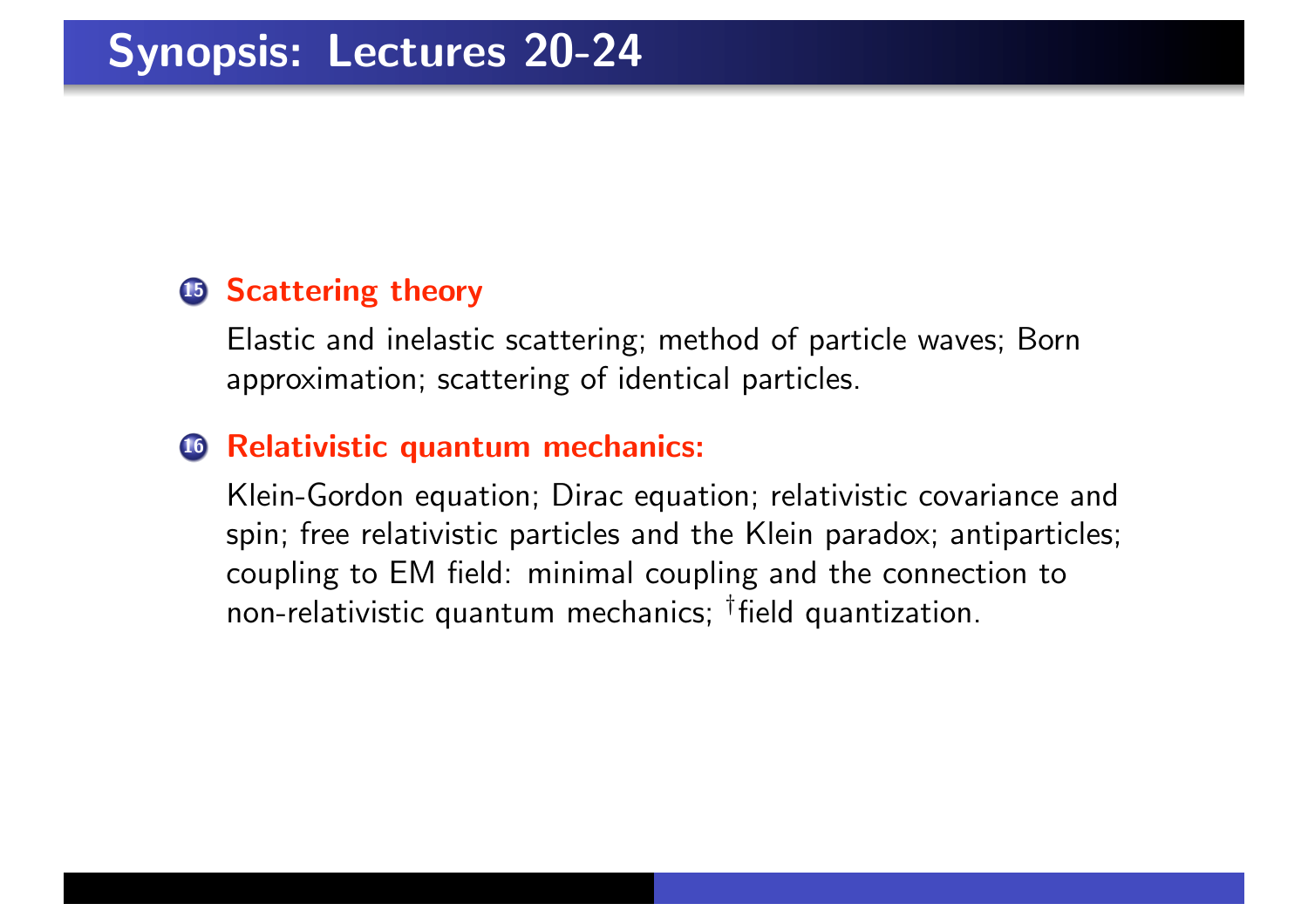- "Philosophy" of quantum mechanics (e.g. nothing on EPR paradoxes, Bell's inequality, etc.)
- Specializations and applications (covered later in Lent and Part III) (e.g. nothing detailed on quantum information processing, etc.)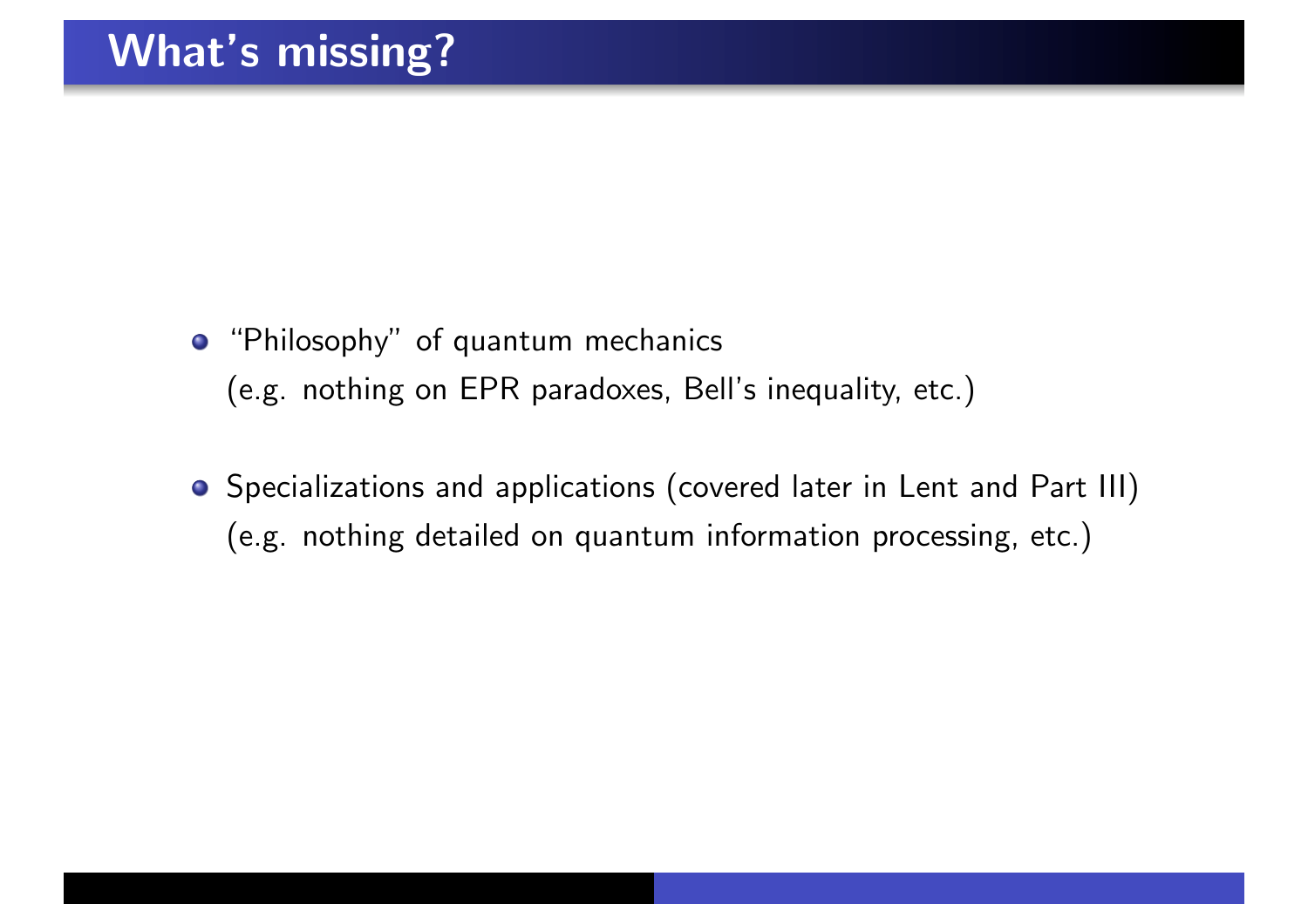### Handouts and lecture notes

● Both lecture notes and overheads will be available (in pdf format) from the course webpage:

www.tcm.phy.cam.ac.uk/~bds10/aqp.html

But try to take notes too.

The lecture notes are extensive (apologies!) and, as with textbooks, include more material than will covered in lectures or examined.

Unlike textbooks, the lecture notes may contain (many?) typos – corrections welcome!

**•** For the most part, non-examinable material will be listed as "INFO blocks" in lecture notes.

Generally, the examinable material will be limited to what is taught in class, i.e. the overheads.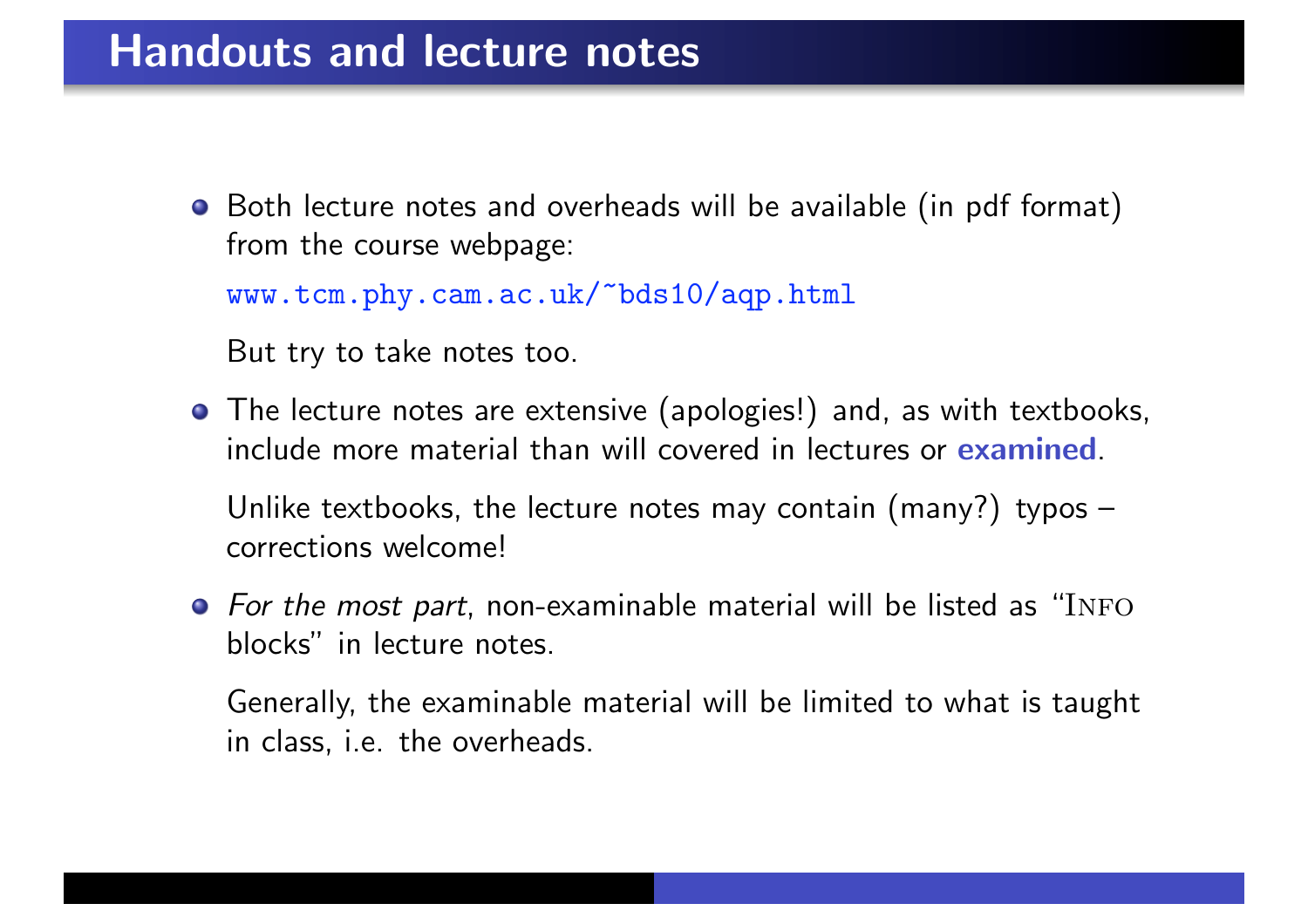- **•** To accompany the **four** supervisions this term, there will be four problem sets. Answers to all probems will be made available via the webpage in due course.
- $\bullet$  If there are problems/questions with lectures or problem sets, please feel free to contact me by e-mail (bds10@cam.ac.uk) or in person (Rm 539, Mott building).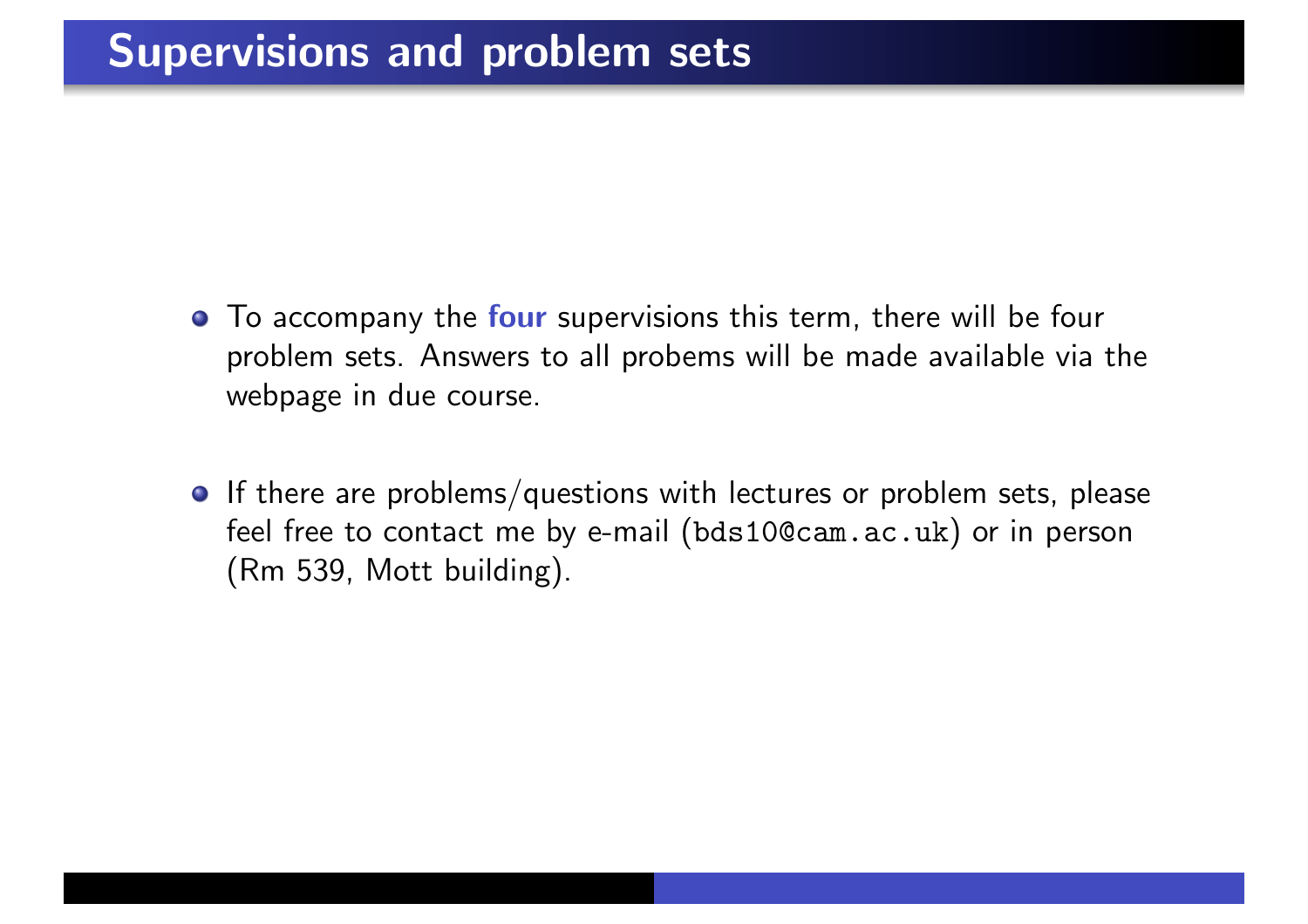### A few (random but recommended) books



B. H. Bransden and C. J. Joachain, Quantum Mechanics, (2nd edition, Pearson, 2000). *Classic text covers core elements of advanced quantum mechanics; strong on atomic physics.*

S. Gasiorowicz, Quantum Physics, (2nd edn. Wiley 1996, 3rd edition, Wiley, 2003). *Excellent text covers material at approximately right level; but published text omits some topics which we address.*

K. Konishi and G. Paffuti, Quantum Mechanics: A New Introduction, (OUP, 2009). *This is a new text which includes some entertaining new topics within an old field.*

L. D. Landau and L. M. Lifshitz, Quantum Mechanics: Non-Relativistic Theory, Volume 3, (Butterworth-Heinemann, 3rd edition, 1981). *Classic text which covers core topics at a level that reaches beyond the ambitions of this course.*

F. Schwabl, Quantum Mechanics, (Springer, 4th edition, 2007). *Best text for majority of course.*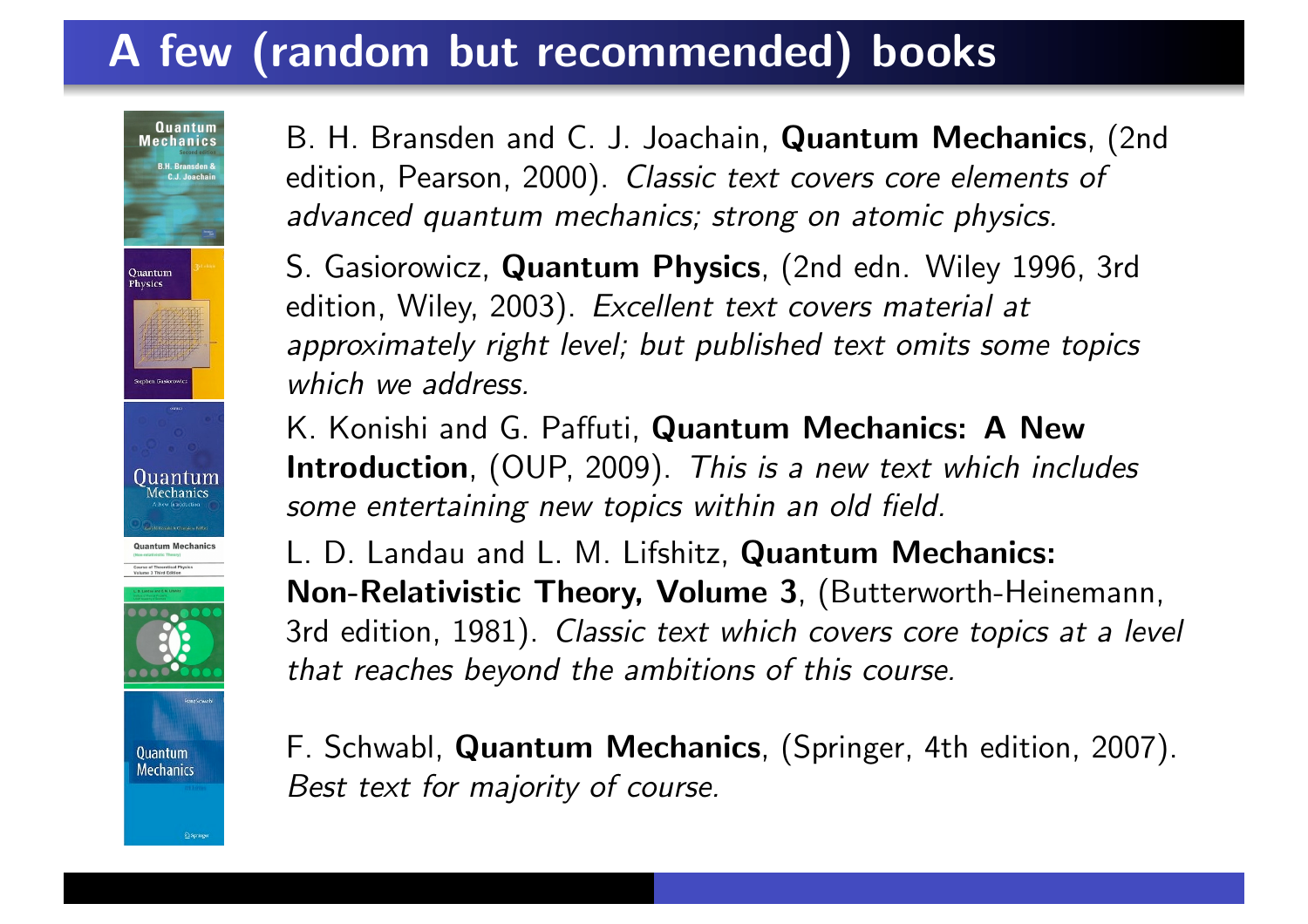- ...but, in general, there are a very large number of excellent textbooks in quantum mechanics.
- It is a good idea to spend some time in the library to find the text(s) that suit you best.
- $\bullet$  It is also useful to look at topics from several different angles.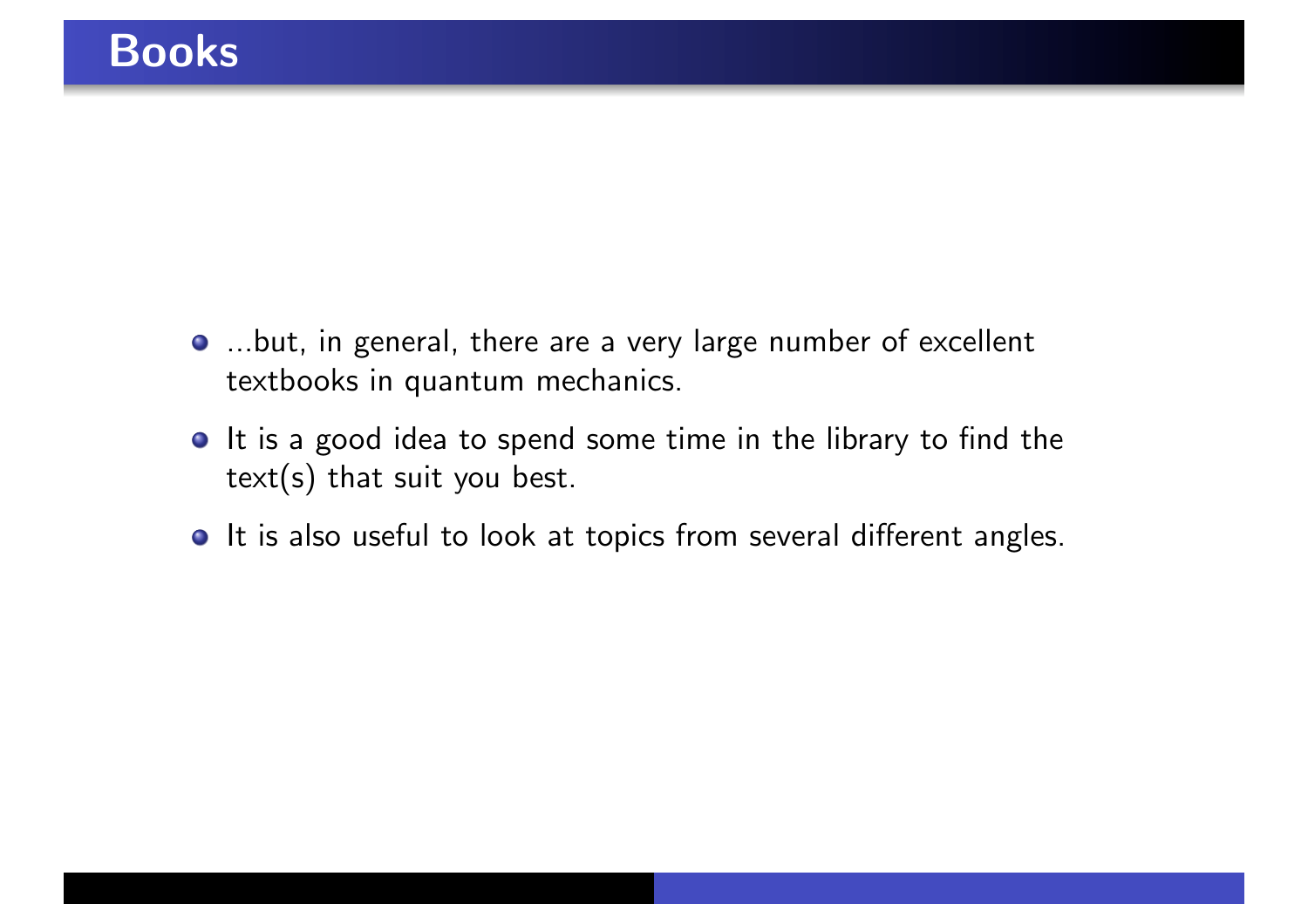### Wave mechanics and the Schrödinger equation

- Aim of the first several lectures is to review, consolidate, and expand upon material covered in Part IB:
	- **1** Foundations of quantum physics
	- 2 Wave mechanics of one-dimensional systems
	- **3** Operator methods in quantum mechanics
	- <sup>4</sup> Quantum mechanics in more than one dimension

To begin, it is instructive to go back to the historical foundations of  $\bullet$ quantum theory.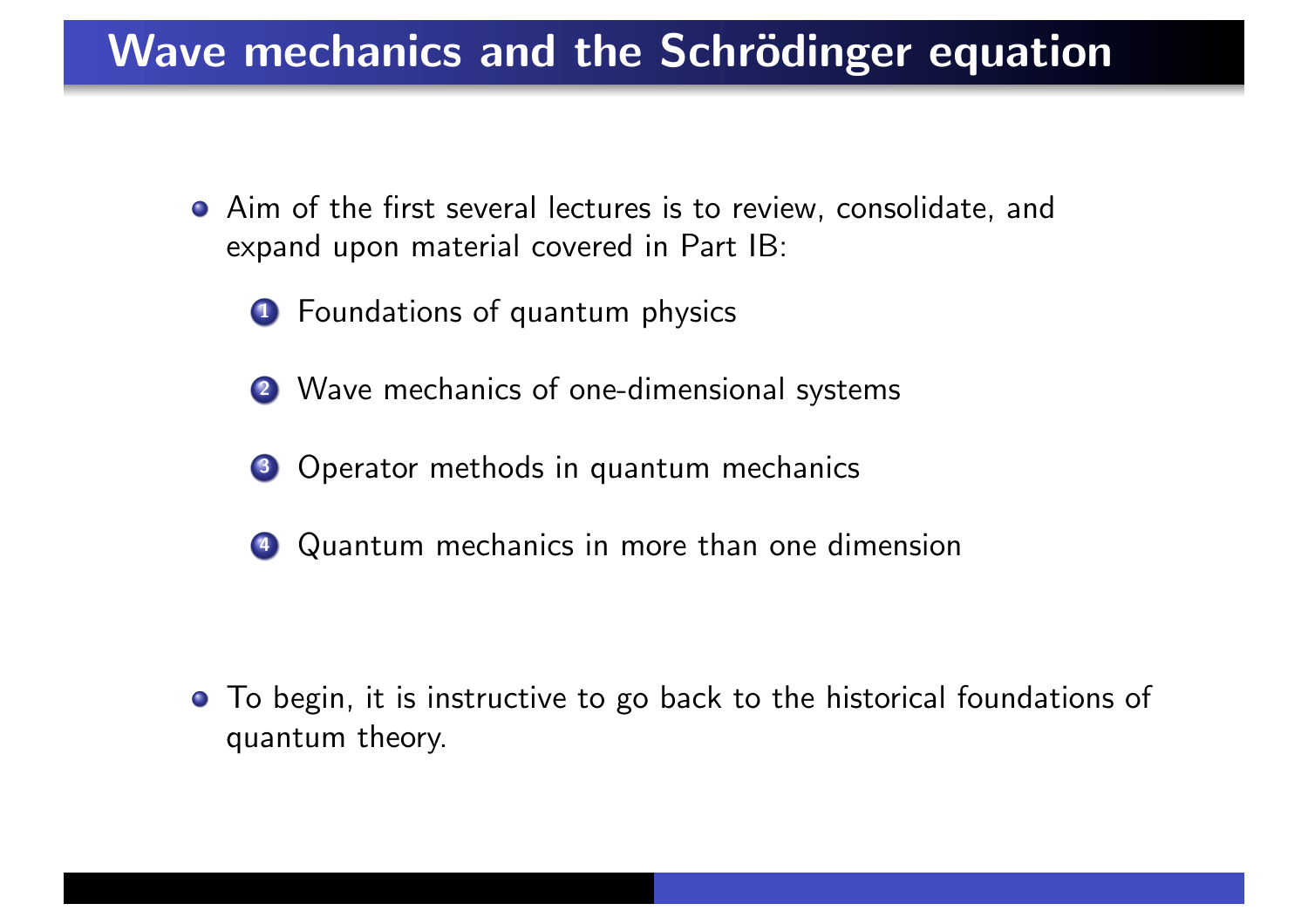## Lecture 1

# Foundations of quantum physics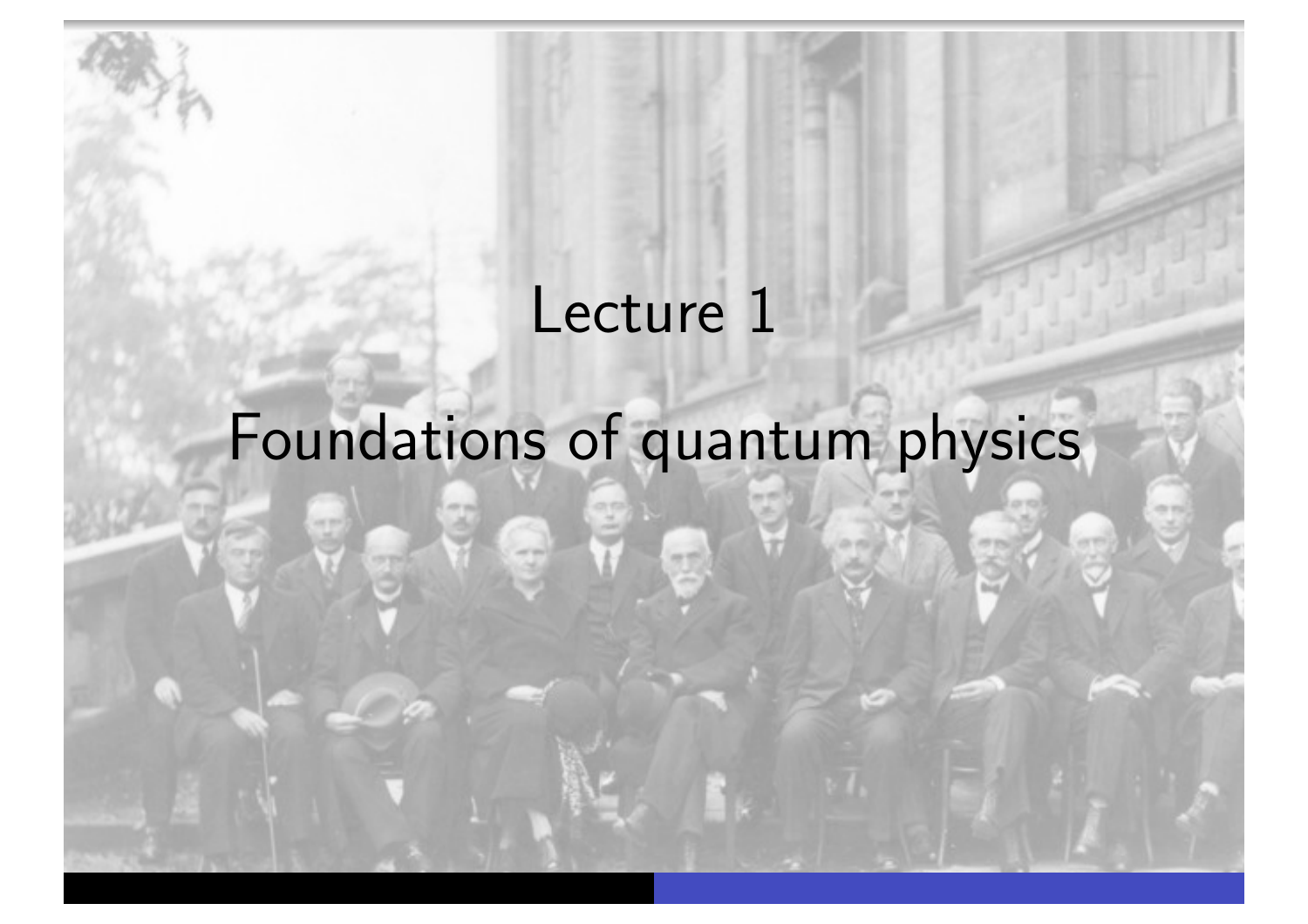### Foundations of quantum physics: outline

- **1** Historically, origins of quantum mechanics can be traced to failures of 19th Century classical physics:
	- Black-body radiation
	- Photoelectric effect
	- **Compton scattering**
	- Atomic spectra: Bohr model
	- Electron diffraction: de Broglie hypothesis
- 2 Wave mechanics and the Schrödinger equation
- <sup>3</sup> Postulates of quantum mechanics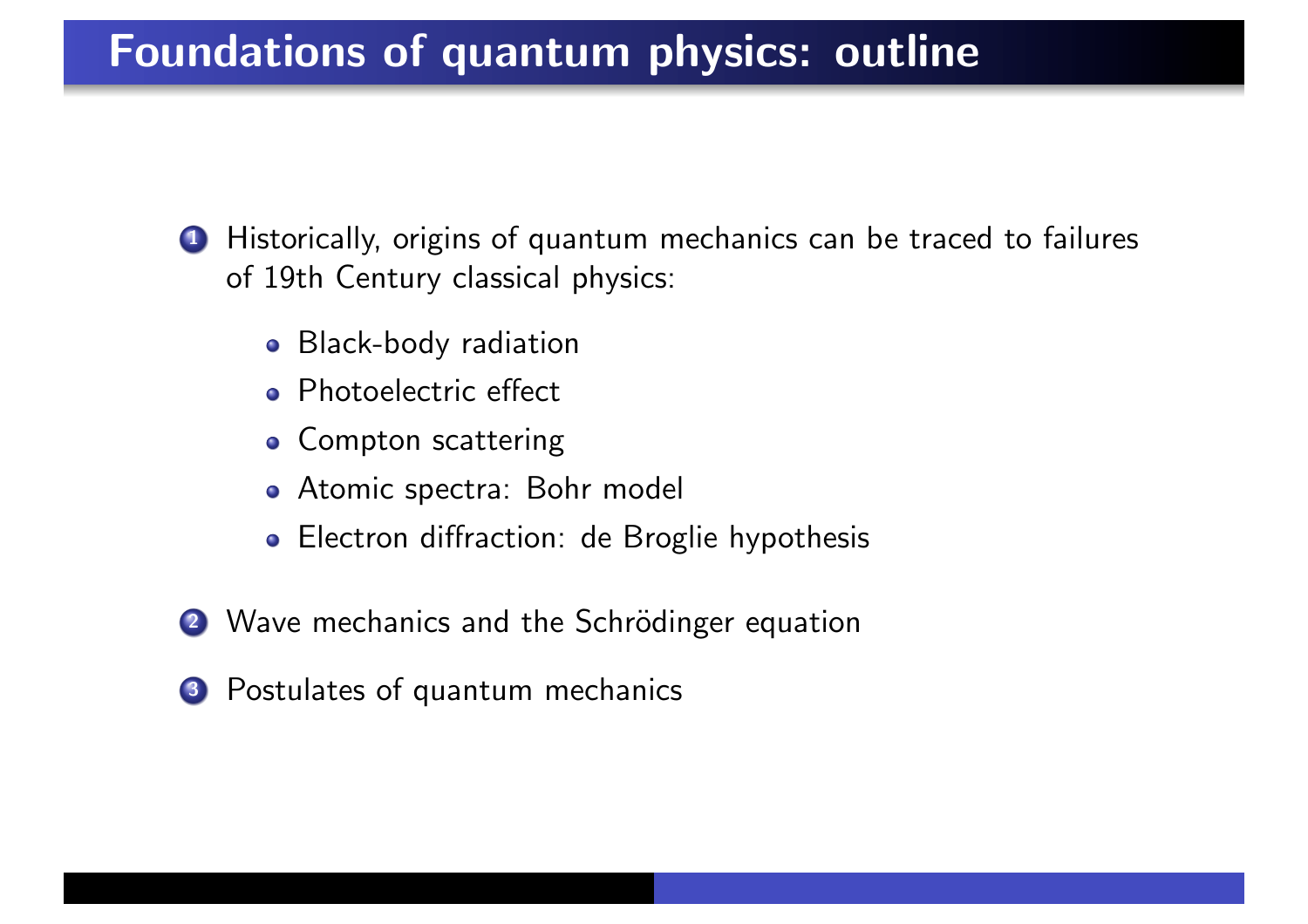### Black-body radiation

• In thermal equilibrium, radiation emitted by a cavity in frequency range  $\nu = \frac{c}{\lambda}$  to  $\nu + d\nu$  is proportional to mode density and fixed by equipartition theorem  $(k<sub>B</sub>T$  per mode):

> $\mathsf{Rayleigh\text{-}Jeans\ law} \qquad \rho(\nu,\,\mathcal{T})\,d\nu =$  $8\pi\nu^2$  $\frac{h^2}{c^3}$ *k*<sub>B</sub>*T* d*v*

i.e.  $\rho(\nu, T)$  increases without bound – UV catastrophe.

e.g. emission from cosmic microwave background  $(T \simeq 2.728K)$ 



Experimentally, distribution conforms to Rayleigh-Jeans law at low frequencies but at high frequencies, there is a departure!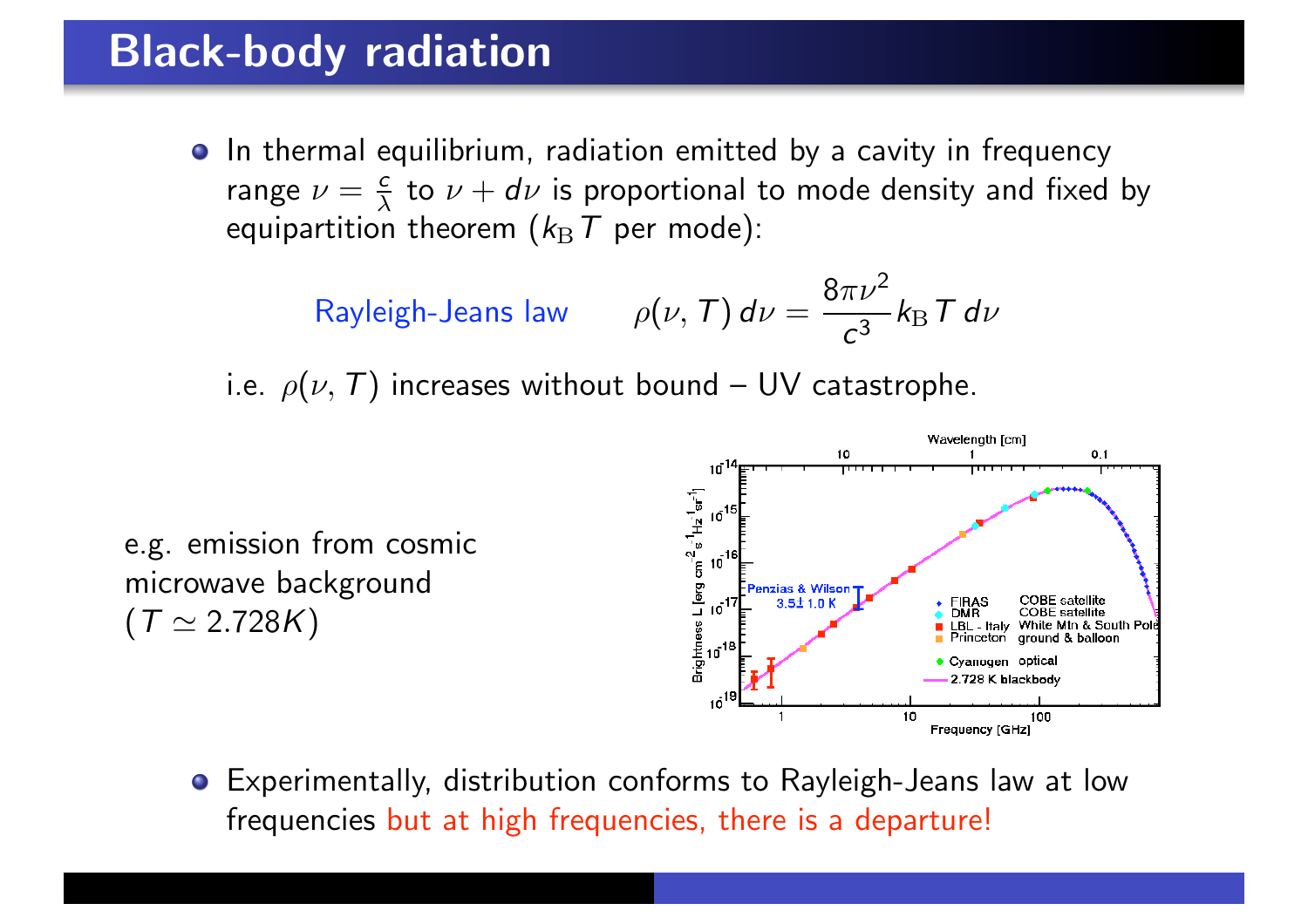### Black-body radiation: Planck's resolution

Planck: for each mode, ν, energy is quantized in units of *h*ν, where *h* denotes the Planck constant. Energy of each mode, ν,

$$
\langle \varepsilon(\nu) \rangle = \frac{\sum_{n=0}^{\infty} n \, h \nu \, e^{-nh\nu/k_{\rm B}T}}{\sum_{n=0}^{\infty} e^{-nh\nu/k_{\rm B}T}} = \frac{h\nu}{e^{h\nu/k_{\rm B}T}-1}
$$

**Q** Leads to Planck distribution:

$$
\rho(\nu, T) = \frac{8\pi\nu^2}{c^3} \langle \varepsilon(\nu) \rangle = \frac{8\pi h\nu^3}{c^3} \frac{1}{e^{h\nu/k_\mathrm{B}T}-1}
$$

recovers Rayleigh-Jeans law as  $h \rightarrow 0$  and resolves UV catastrophe.

● Parallel theory developed to explain low-temperature specific heat of solids by Debye and Einstein.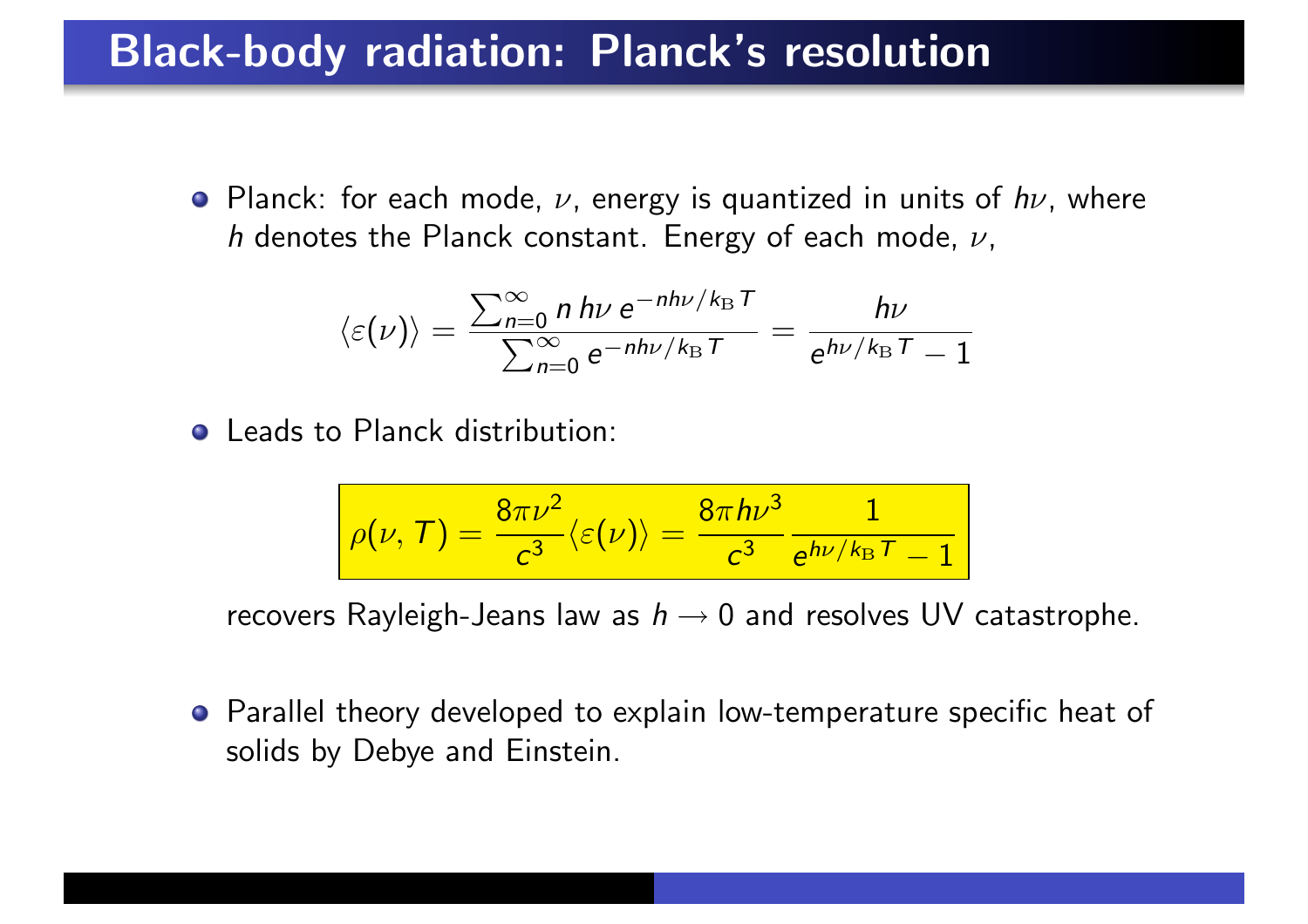### Photoelectric effect

- When metal exposed to EM radiation, above a certain threshold frequency, light is absorbed and electrons emitted.
- von Lenard (1902) observed that energy of electrons increased with light frequency (as opposed to intensity).
- Einstein (1905) proposed that light composed of discrete quanta (photons): k.e.max = *h*ν − *W*



**•** Einstein's hypothesis famously confirmed by Millikan in 1916

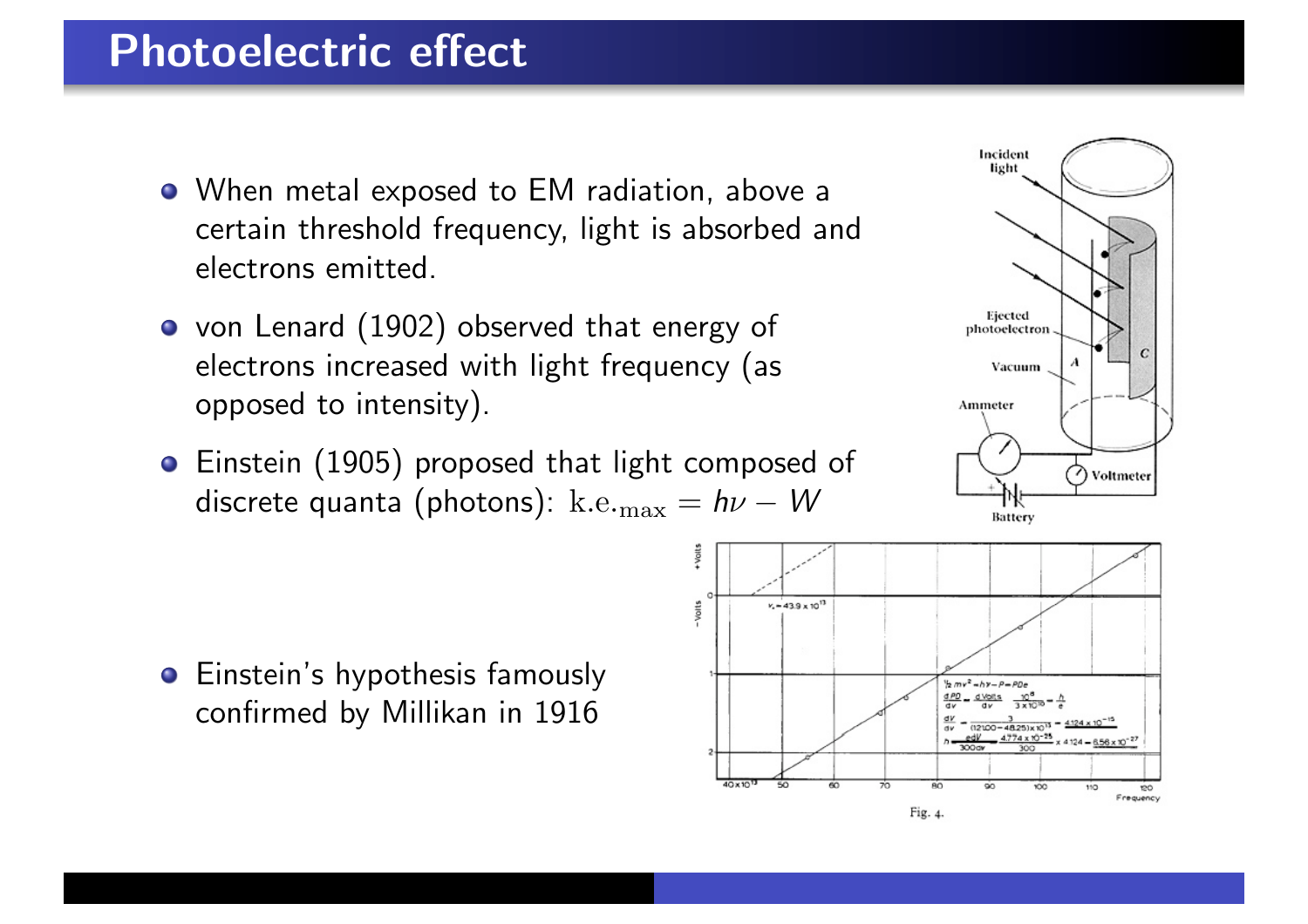### Compton scattering

- o In 1923, Compton studied scattering of X-rays from carbon target.
- **•** Two peaks observed: first at wavelength of incident beam; second varied with angle.
- If photons carry momentum,

$$
p = \frac{h\nu}{c} = \frac{h}{\lambda}
$$

electron can recoil and be ejected.

**•** Energy/momentum conservation:

$$
\Delta\lambda = \lambda' - \lambda = \frac{h}{m_e c} (1 - \cos\theta)
$$

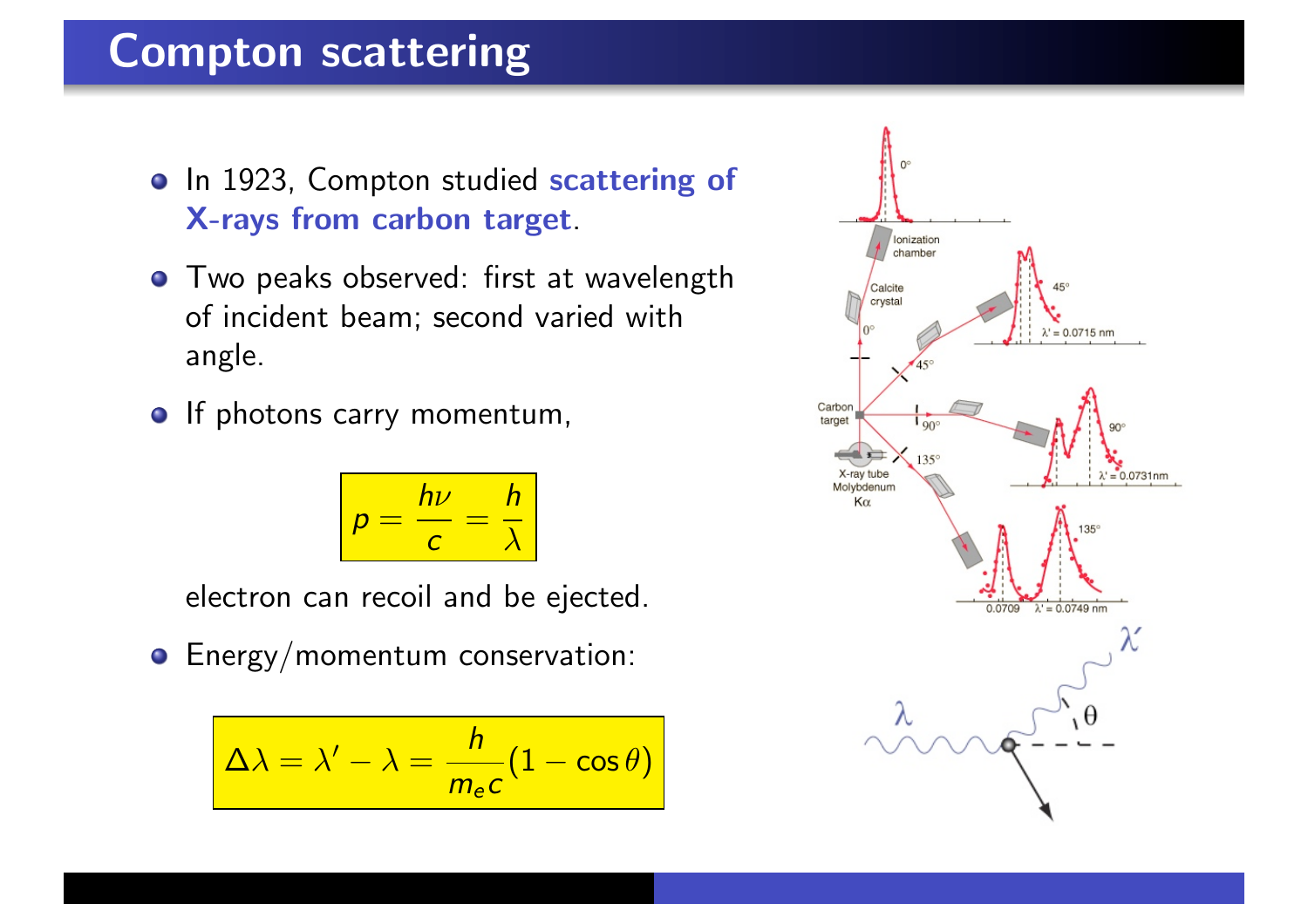### Atomic spectra: Bohr model

- **•** Studies of electric discharge in low-pressure gases reveals that atoms emit light at discrete frequencies.
- **•** For hydrogen, wavelength follows Balmer series (1885),

$$
\lambda = \lambda_0 \left( \frac{1}{4} - \frac{1}{n^2} \right)
$$



● Bohr (1913): discrete values reflect emission of photons with energy  $E_n - E_m = h\nu$  equal to difference between allowed electron orbits,

$$
E_n = -\frac{\mathrm{Ry}}{n^2}
$$

Angular momenta quantized in units of Planck's constant,  $L = n\hbar$ .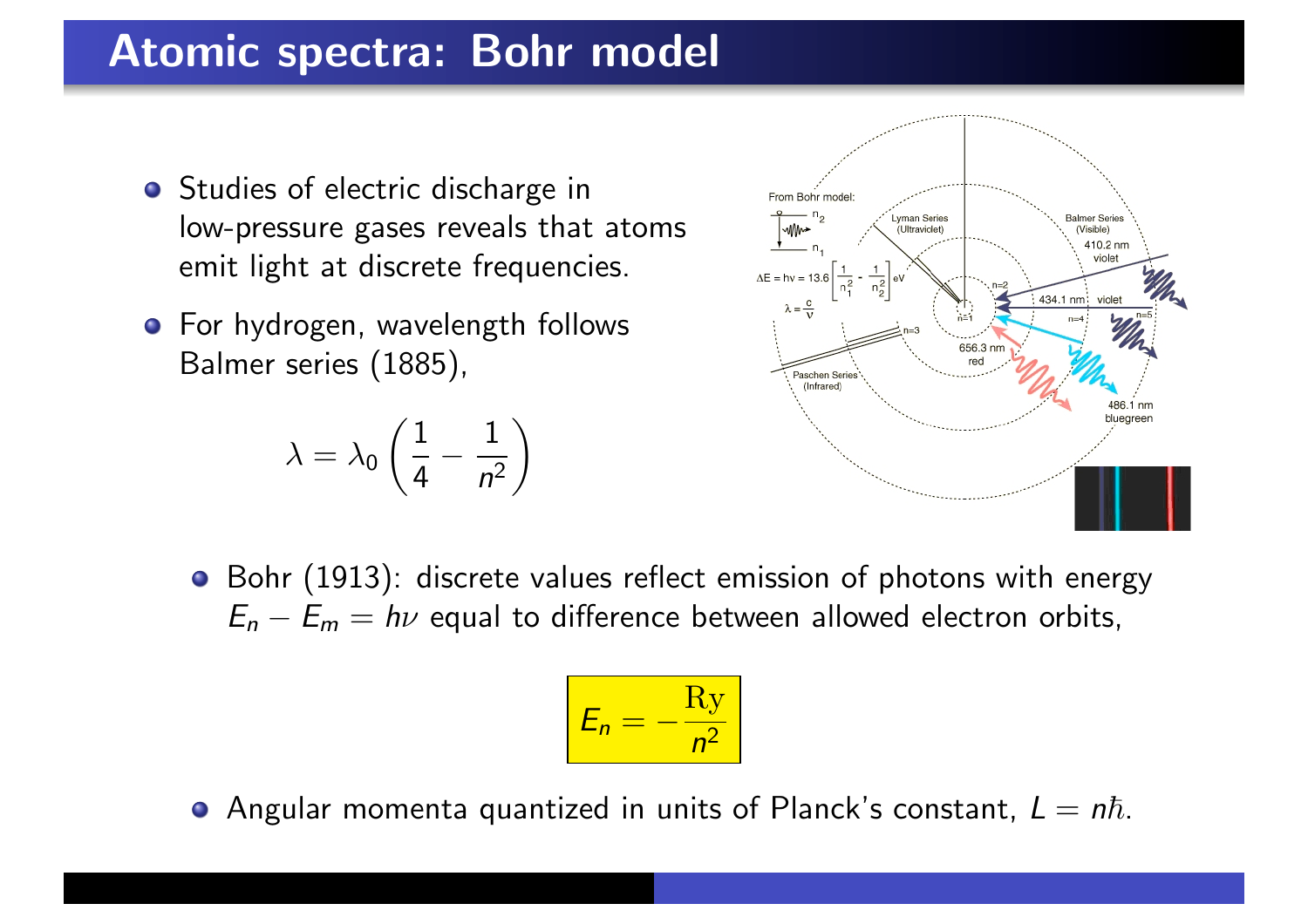### de Broglie hypothesis

● But why only certain angular momenta? Just as light waves (photons) can act as particles, electrons exhibit wave-like properties.

$$
\lambda = \frac{h}{p}, \qquad \text{i.e. } \mathbf{p} = \hbar \mathbf{k}
$$



**•** First direct evidence from electron scattering from Ni, Davisson and Germer (1927).

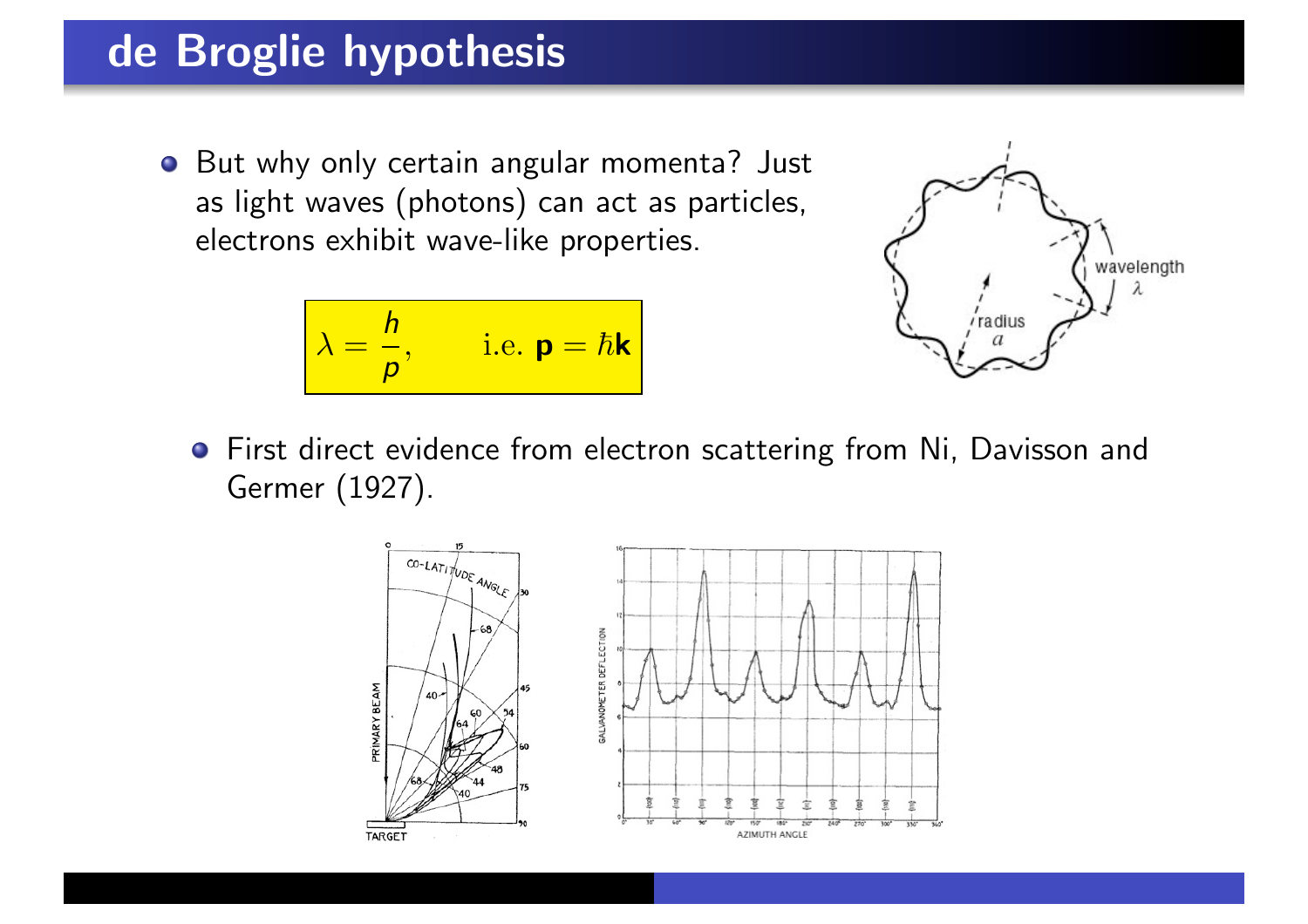Although no rigorous derivation, Schrödinger's equation can be motivated by developing connection between light waves and photons, and constructing analogous structure for de Broglie waves and electrons.

For a monochromatic wave in vacuo, Maxwell's wave equation,

$$
\nabla^2 \mathbf{E} - \frac{1}{c^2} \partial_t^2 \mathbf{E} = 0
$$

 $\mathsf{admits\,\, the\,\, plane\,\, wave\,\, solution,\,\,} \mathbf{E} = \mathbf{E}_0 e^{i(\mathbf{k}\cdot\mathbf{x}-\omega t)}$ , with linear dispersion,  $\omega = c|\mathbf{k}|$ .

**•** From photoelectric effect and Compton scattering, photon energy and momentum related to frequency and wavelength:

$$
E = h\nu = \hbar\omega, \qquad p = \frac{h}{\lambda} = \hbar k
$$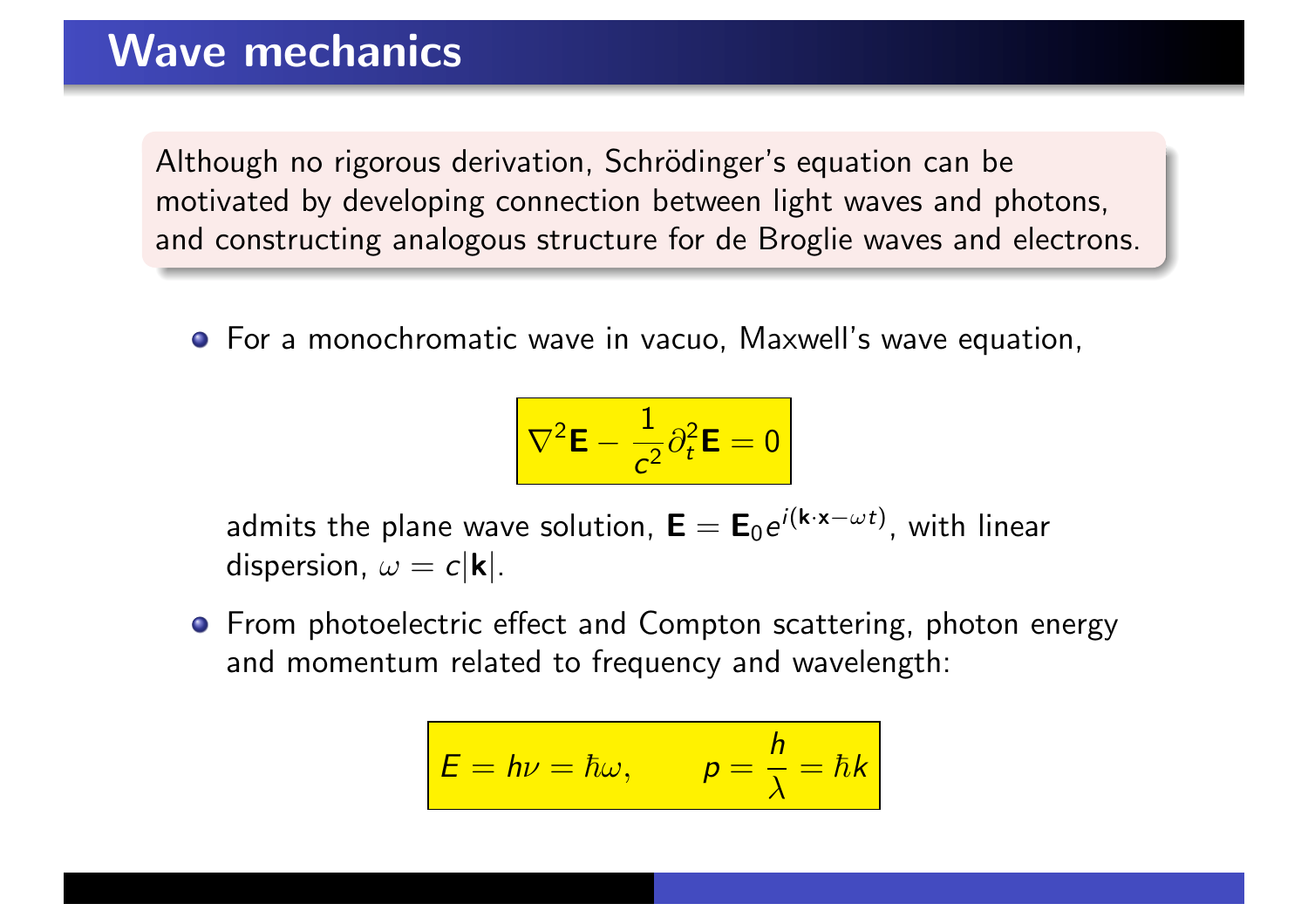### Wave mechanics

- If we think of wave *e<sup>i</sup>*(k·x−ω*t*) as describing a particle (photon), more natural to recast it in terms of energy/momentum,  $\mathbf{E}_0 e^{i(\mathbf{p}\cdot\mathbf{x}-\hat{Et})/\hbar}$ . i.e. applied to plane wave, wave equation  $\nabla^2 \mathbf{E} - \frac{1}{c^2} \partial_t^2 \mathbf{E} = 0$ translates to energy-momentum relation,  $E^2 = (c\bar{p})^2$  for massless relativistic particle.
- $\bullet$  For a particle with rest mass  $m_0$ , require wave equation to yield energy-momentum invariant,  $E^2 = (c\mathbf{p})^2 + m_0^2c^4$ .
- $\bullet$  With plane "wavefunction"  $\phi(x, t) = Ae^{i(\mathbf{p} \cdot \mathbf{x} Et)/\hbar}$ , recover energy-momentum invariant by adding a constant mass term,

$$
\left(\nabla^2 - \frac{1}{c^2} \partial_t^2 - \frac{m_0^2 c^2}{\hbar^2}\right) A e^{i(\mathbf{p}\cdot\mathbf{x} - Et)/\hbar}
$$
  
= 
$$
-\frac{1}{(\hbar c)^2} \left( (c\mathbf{p})^2 - E^2 + m_0^2 c^4 \right) A e^{i(\mathbf{p}\cdot\mathbf{x} - Et)/\hbar} = 0
$$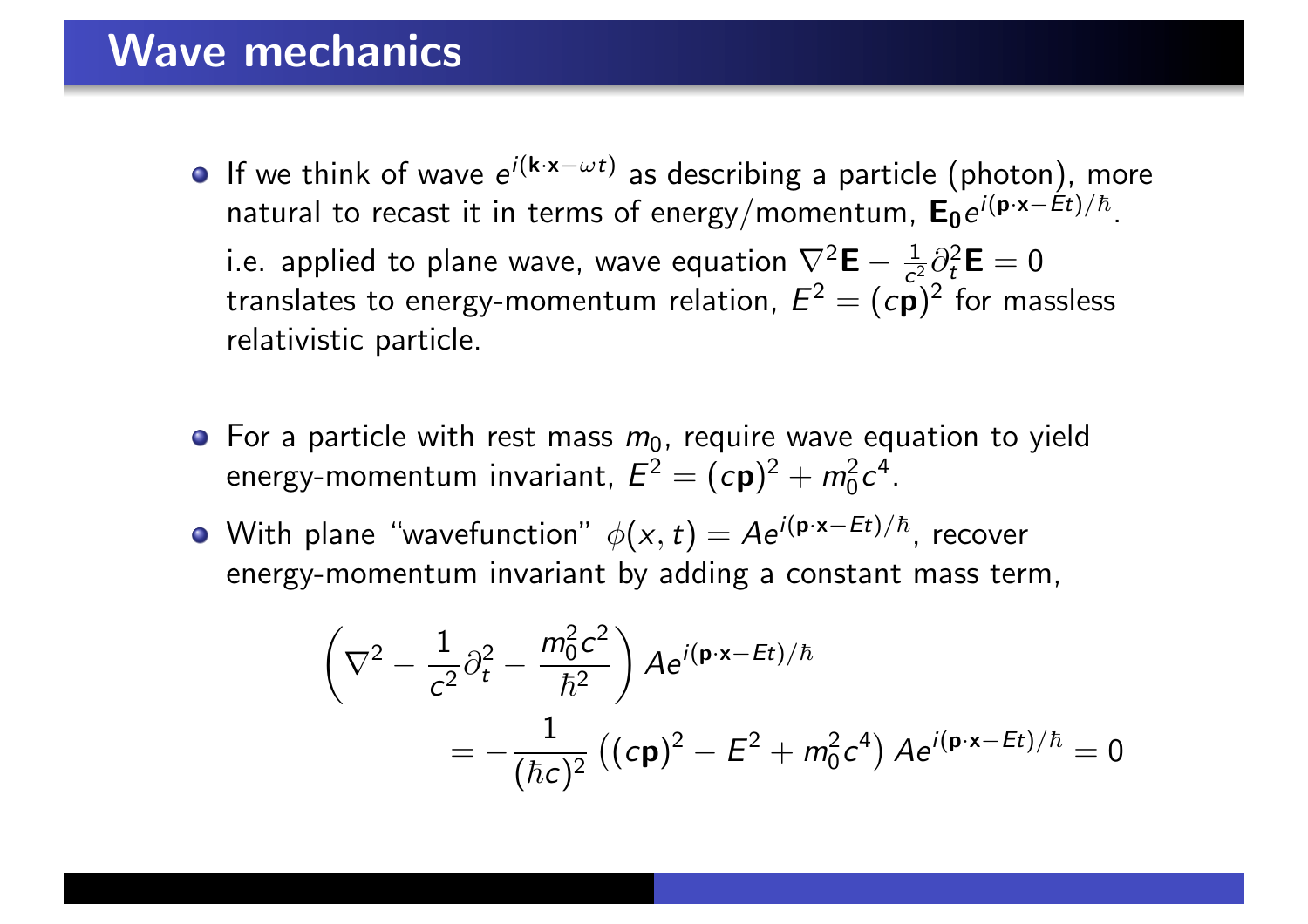### Schrödinger's equation

**O** In fact, we will see that the **Klein-Gordon equation**,

$$
\left(\nabla^2 - \frac{1}{c^2}\partial_t^2 - \frac{m_0^2c^2}{\hbar^2}\right)\phi(\mathbf{x}, t) = 0
$$

can describe quantum mechanics of massive relativistic particles, but it is a bit inconvenient for non-relativistic particles...

- **•** If a non-relativistic particle is also described by a plane wave,  $\Psi(x, t) = Ae^{i(\mathbf{p}\cdot\mathbf{x} - Et)/\hbar}$ , require wave equation consistent with the energy-momentum relation,  $E = \frac{\mathbf{p}^2}{2m}$ .
- Although  $p^2$  can be recovered from action of two gradient operators, *E* can only be generated by single time-derivative,

$$
i\hbar\partial_t\Psi(\mathbf{x},t)=-\frac{\hbar^2}{2m}\nabla^2\Psi(\mathbf{x},t)
$$

• i.e. Schrödinger's equation implies that wavefunction is complex!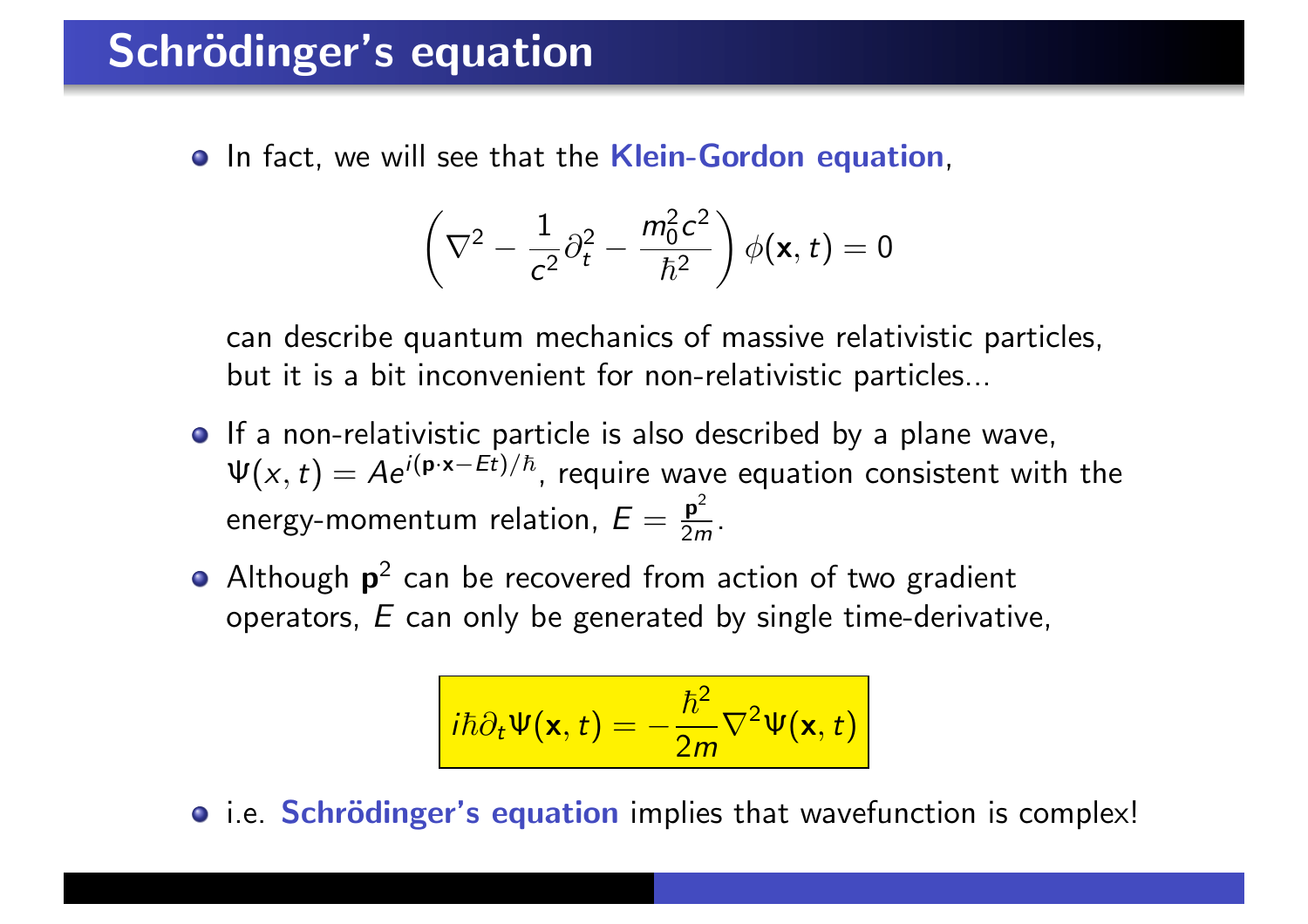### Schrödinger's equation

How does spatially varying potential influence de Broglie wave?

**•** In a potential  $V(x)$ , we expect the wave equation to be consistent with (classical) energy conservation,  $E = \frac{\mathbf{p}^2}{2m} + V(\mathbf{x}) = H(p, x)$ ,

$$
i\hbar\partial_t\Psi(\mathbf{x},t)=-\frac{\hbar^2}{2m}\nabla^2\Psi(\mathbf{x},t)+V(\mathbf{x})\Psi(\mathbf{x},t)
$$

i.e. wavelength  $\lambda \sim h/p$  varies with potential.

- **•** From the solution of the stationary wave equation for the Coulomb potential, Schrödinger deduced allowed values of angular momentum and energy for atomic hydrogen.
- **•** These values were the same as those obtained by Bohr (except that the lowest allowed state had zero angular momentum).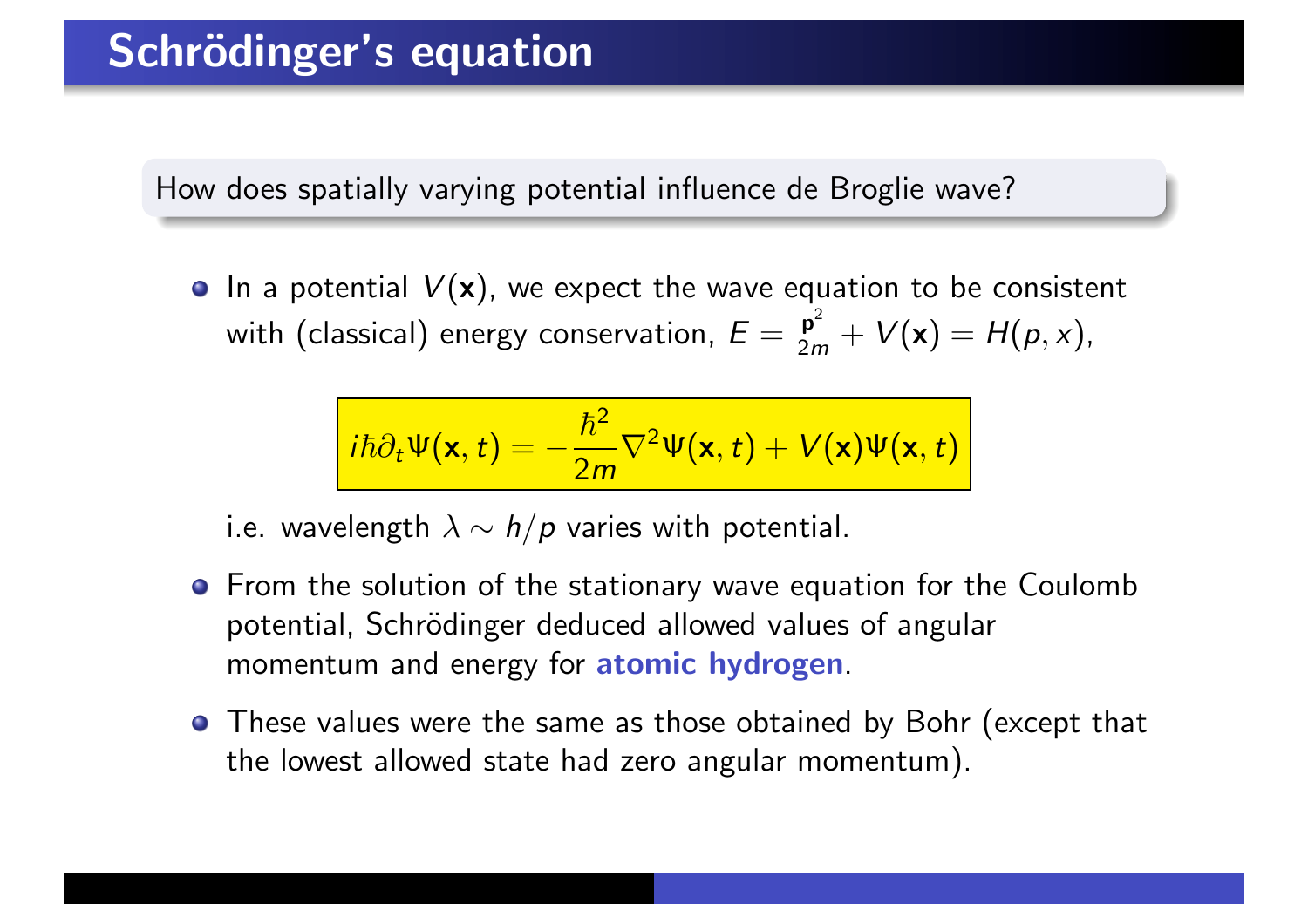### Postulates of quantum mechanics

- **1** The state of a quantum mechanical system is completely specified by the complex wavefunction  $\Psi(\mathbf{r},t)$ .
- Ψ∗(r,*t*)Ψ(r,*t*) *d*r represents probability that particle lies in volume element  $d\mathbf{r} \equiv d^d r$  located at position **r** at time *t*. For single particle,

$$
\int_{-\infty}^{\infty} \Psi^*(\mathbf{r},t)\Psi(\mathbf{r},t)\,d\mathbf{r}=1
$$

- **•** The wavefunction must also be single-valued, continuous, and finite.
- 2 To every observable in classical mechanics there corresponds a linear, Hermitian operator,  $\hat{A}$ , in quantum mechanics.
- **O** If the result of a measurement of an operator  $\hat{A}$  is the number a, then *a* must be one of the eigenvalues,

$$
\hat{A}\Psi=a\Psi
$$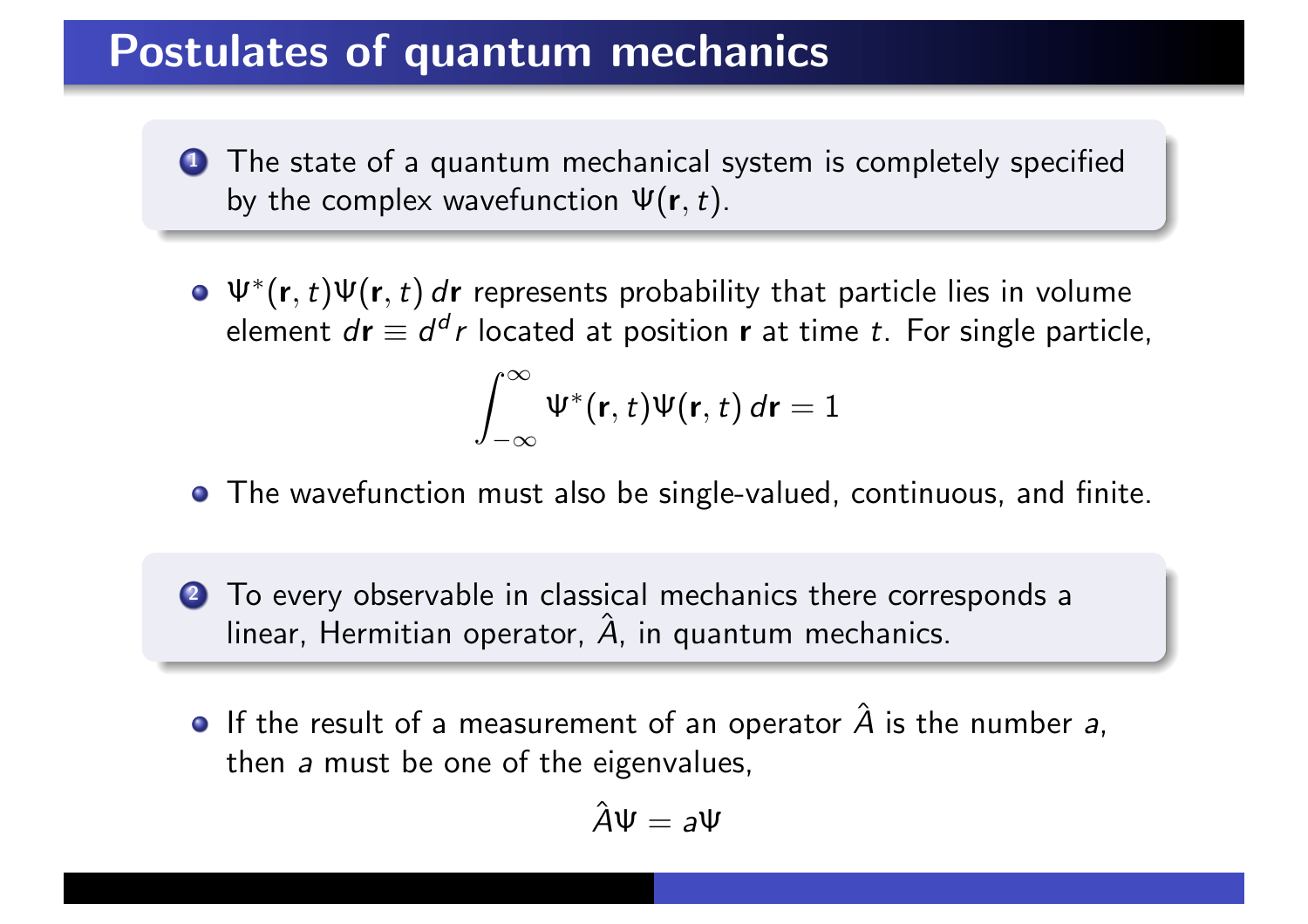### Postulates of quantum mechanics

<sup>3</sup> If system is in a state described by Ψ, average value of observable corresponding to  $\hat{A}$  given by  $\langle A \rangle =$  $\int_0^\infty$  $-\infty$ Ψ∗*A*ˆΨ*d*r.

**•** Arbitrary state can be expanded in eigenvectors of  $\hat{A}$  ( $\hat{A}\Psi_i = a_i\Psi_i$ )

$$
\Psi = \sum_{i}^{n} c_i \Psi_i, \qquad \text{i.e. } P(a_i) = |c_i|^2, \quad \langle A \rangle = \sum_{i} a_i |c_i|^2
$$

<sup>4</sup> A measurement of Ψ that leads to eigenvalue *a<sup>i</sup>* causes wavefunction to "collapse" into corresponding eigenstate Ψ*i*, i.e. measurement effects the state of the system.

5 The wavefunction according to the time-dependent Schrödinger equation,  $i\hbar\partial_t\Psi = \hat{H}\Psi$ .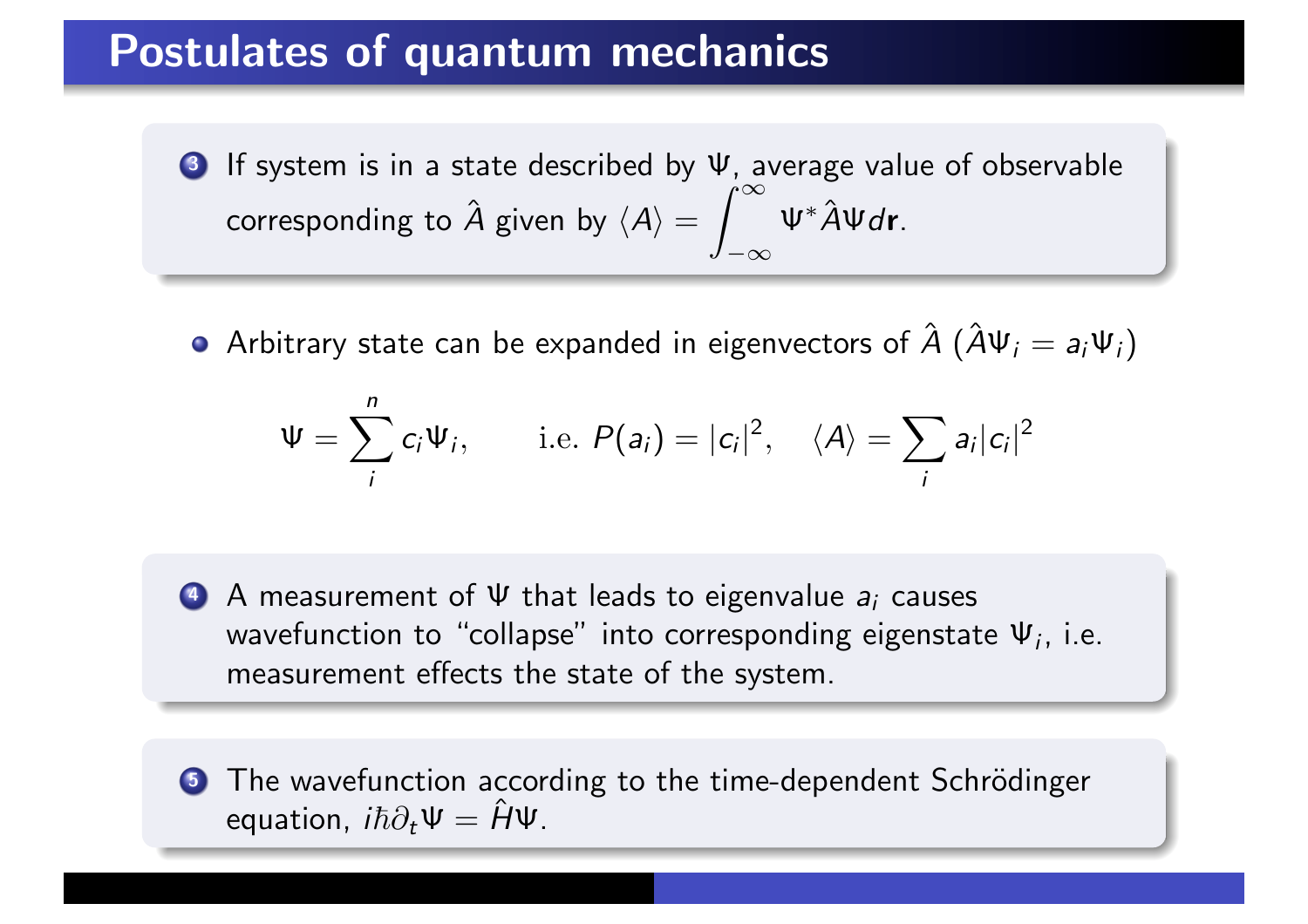#### Postulates in hand, is it now just a matter of application and detail?

- How can we understand how light quanta (photons) emerge from such a Hamiltonian formulation?
- How do charged particles interact with an EM field?
- **How do we read and interpret spectra of multielectron atoms?**
- **•** How do we address many-body interactions between quantum particles in an atom, molecule, or solid?
- **•** How do we elevate quantum mechanics to a relativistic theory?
- How can we identify and characterize instrinsic (non-classical) degrees of freedom such as spin?
- **•** How to incorporate non-classical phenomena such as particle production into such a consistent quantum mechanical formulation?

These are some of the conceptual challenges that we will address in this course.